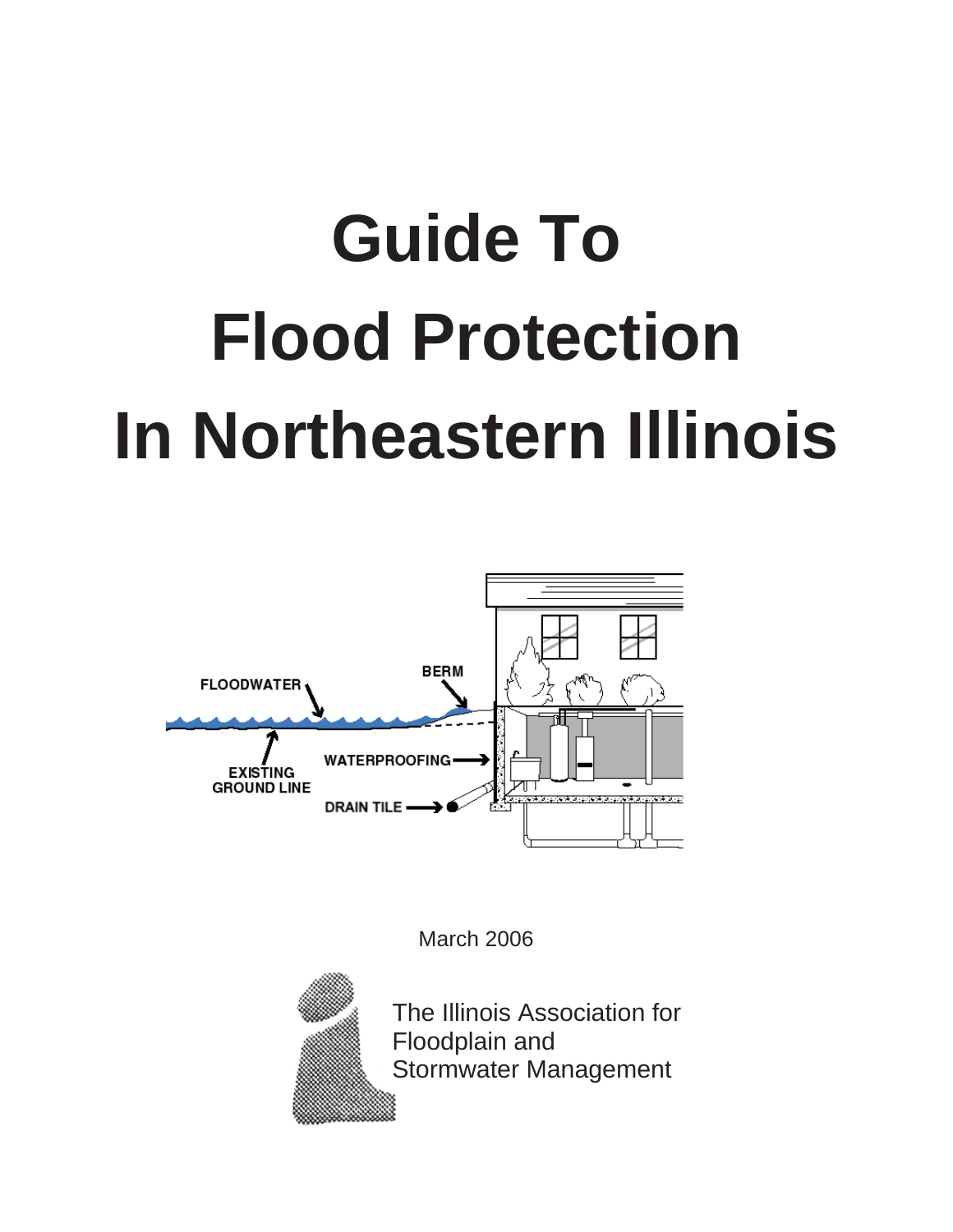# **Important Numbers**

| Police and fire emergencies: 911 Gas hazards: 1-888/642-6748 (1-888/NICOR4U)                                   |  |                                                     |
|----------------------------------------------------------------------------------------------------------------|--|-----------------------------------------------------|
| Ambulance: 911                                                                                                 |  | Electrical hazards: 1-800/334-7661 (1-800/EDISON-1) |
|                                                                                                                |  |                                                     |
|                                                                                                                |  |                                                     |
|                                                                                                                |  |                                                     |
| Flood insurance: Company: Company: No. 2006. Electric Policy No.                                               |  |                                                     |
| Neighbors: 2008. 2008. 2010. 2010. 2010. 2010. 2010. 2010. 2010. 2010. 2010. 2010. 2010. 2010. 2010. 2010. 201 |  |                                                     |
|                                                                                                                |  |                                                     |

# **How to use this Guide**

#### **What's your situation now?**

- $\checkmark$  Has a **flood watch or warning** just been issued or do you see flooding start? If so, go to Section 5, "During a Flood" on page 17. Later on, read section 6 on "After A Flood" to prepare for when you go back to your flooded property.
- $\checkmark$  Have you **just been flooded?** If so, start with section 6 "After A Flood" on page 20. Then look through the rest of this *Guide*.
- $\checkmark$  If you're not in a rush and want to know **how to protect yourself from the next flood**, start on page 2.

If you would like more information on flood protection, visit the following websites:

- $-$  www.floods.org
- $-$  www.IllinoisFloods.org
- www.louisianafloods.org (although in Louisiana, it has many useful links)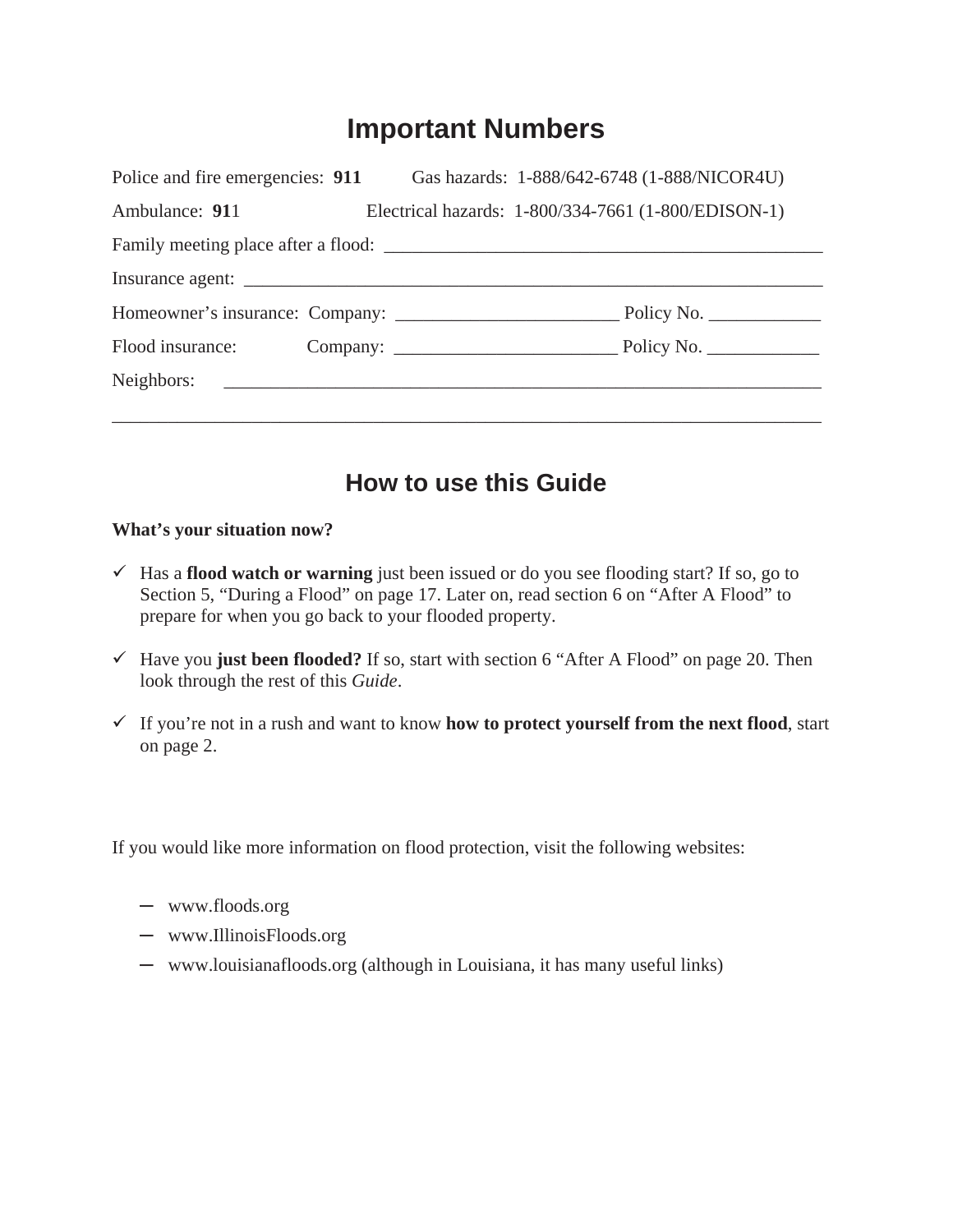# **Contents**

This guide was prepared with funding support from the Kane County Division of Environmental Management and the Illinois Emergency Management Agency and is being distributed by the Illinois Association for Floodplain and Stormwater Management.

## **Disclaimer**

This guide is designed to give the reader an overview of steps that can be taken to protect a property from damage from the type of surface water flooding and sewer backup that faces most of northeastern Illinois. The information provided is based on careful research and input from experienced professionals.

The reader must assume responsibility for adapting this information to fit his or her conditions. This guide is not intended to replace the advice and guidance of an experienced professional who is able to examine a building and assess the needs of the particular situation.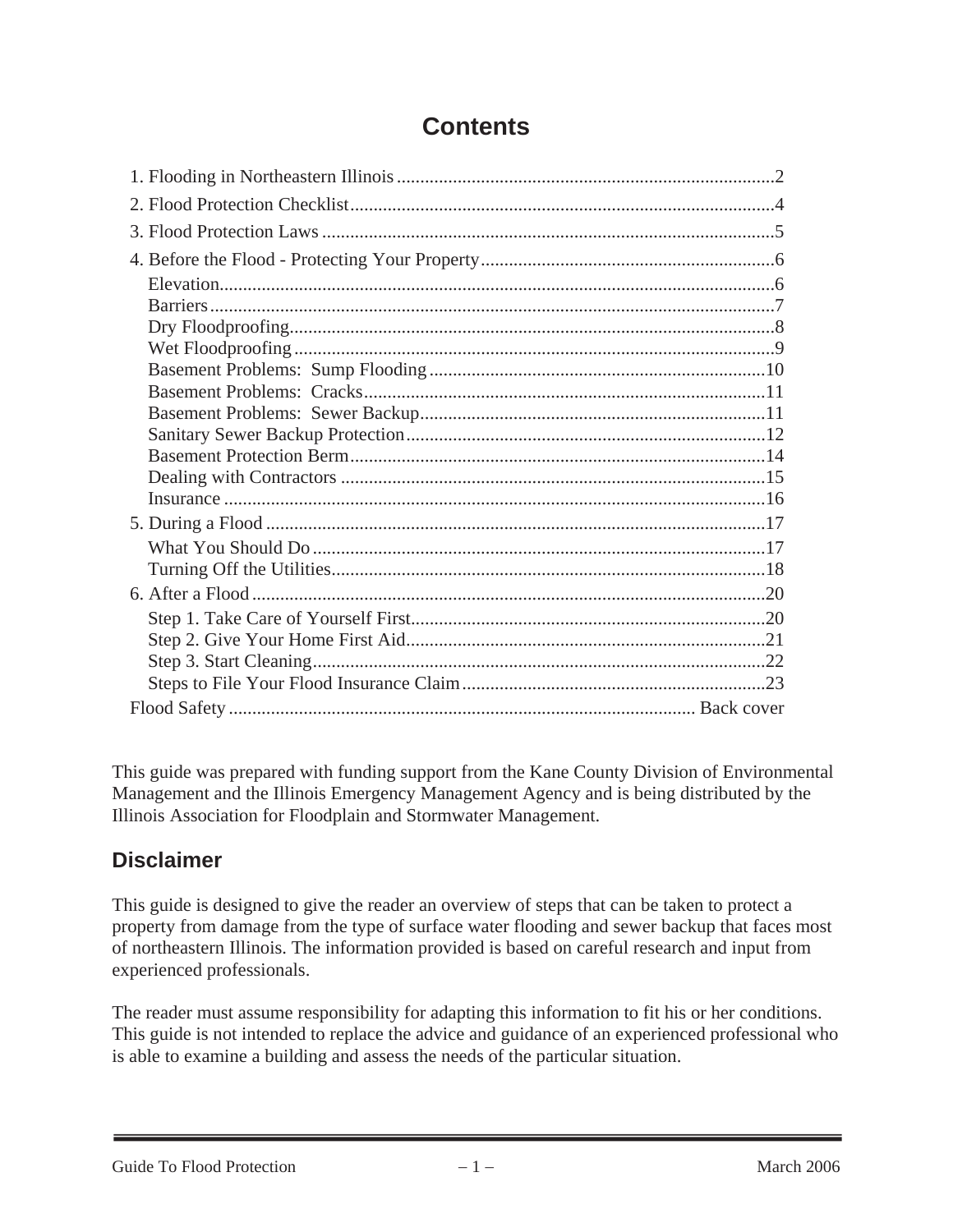## **1. Flooding in Northeastern Illinois**

Illinois can flood in any season. Floods have been caused by localized storms, rain over several days on saturated ground, snow melt, and ice jams. Over the last two decades, a significant flood has occurred somewhere in the state each year. Many of them received a state or federal disaster declaration.

**Overbank flooding:** The most common and most damaging floods occur along the state's rivers and streams and this is called overbank flooding. Most floods are caused by too much precipitation in the watershed. Larger rivers respond more slowly to rain and runoff than do the smaller streams. But when floods do occur on the large rivers, they can last for days or weeks.

In urban areas, flash flooding can occur where impervious surfaces, gutters and storm sewers increase rain and snowmelt runoff to the receiving stream. Flash floods also can be caused by dam failure, the release of ice-jam flooding, or the collapse of a debris dam.

**Drainage problems:** Flooding can also occur in streets when rainwater can't flow into a storm sewer. Basements can flood when rainwater can't flow away from the house or when the sewers back up. These problems are usually caused by heavy local rains and are often not related to overbank flooding or floodplain locations.

**Sewer backup:** Sanitary sewers should not be affected by stormwater because they are separate from the storm sewers. However, there can be cross connections and leaks in sewer pipes that

receive inflows and infiltration which can overload a sanitary line during wet weather. With no place to go, sewers back up and flow into the lowest opening in the sewer line. Sanitary sewers back up into basements and storm sewers back up into streets.

**Impact of flooding:** Most flooding in northeastern Illinois is slow moving and shallow. However, this does not mean that floodwaters are safe. A car will float in less than 2 feet of moving water and can be swept downstream into deeper waters (see graphic). This is one reason floods kill more people trapped in vehicles than anywhere else.



Water weighs 62.4 lbs. per cubic foot and typically flows downstream at 6 to 12 miles an hour.



When a vehicle stalls in the water, the water's momentum is transferred to the car. For each foot the water rises, 500 lbs. of lateral force are applied to the car.







Two feet of water will carry away most automobiles.

**Effects of shallow water on cars**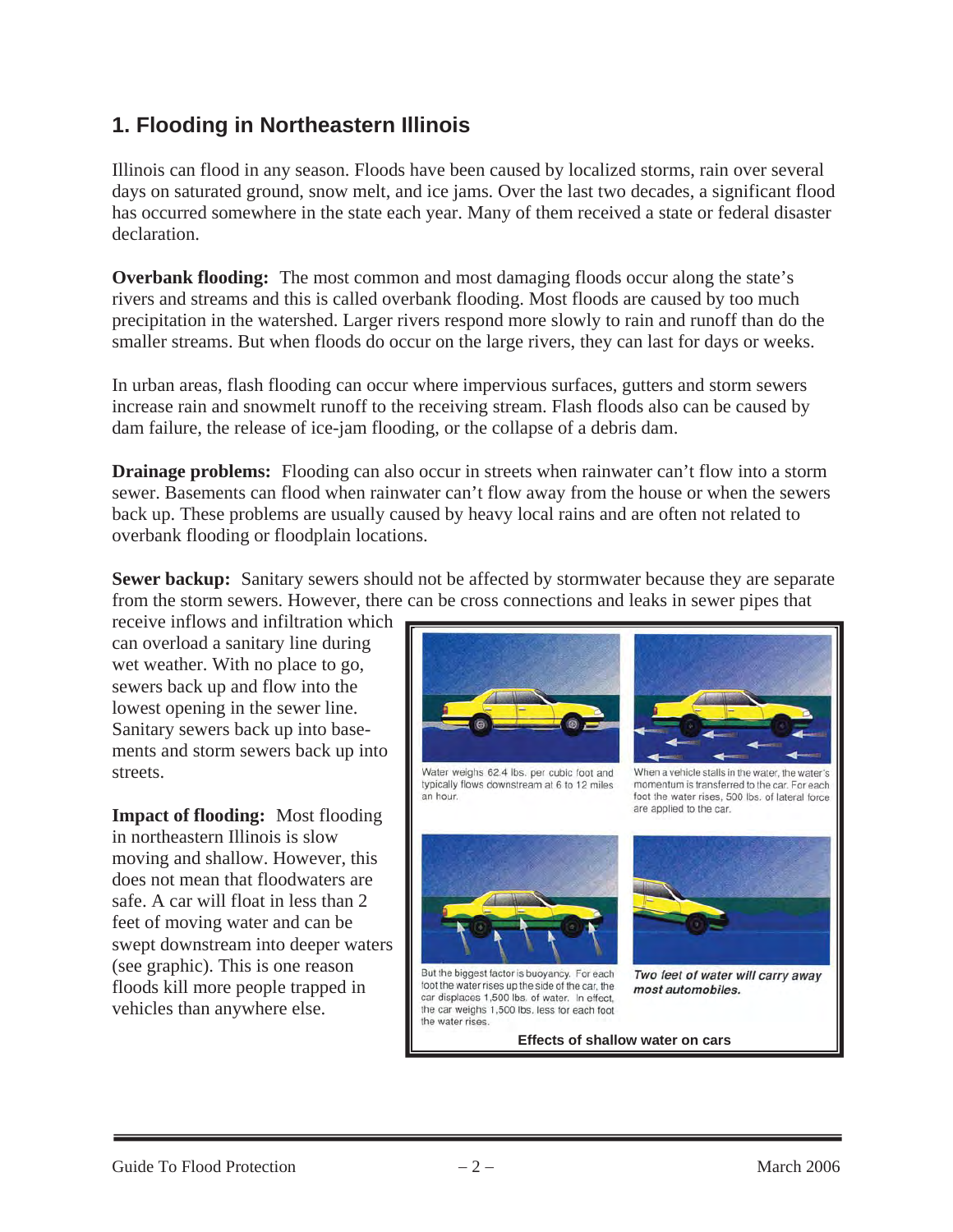People die of heart attacks, especially from exertion during a flood fight. Electrocution is a cause of flood deaths, claiming lives in flooded areas that carry a live current created when electrical components short out. Floods also can damage gas lines, floors, and stairs, creating secondary hazards such as gas leaks, unsafe structures, and fires.

**Health:** Floodwaters carry whatever was on the ground that the upstream runoff picked up, including dirt, oil, animal waste, and lawn, farm and industrial chemicals. Pastures and areas where cattle and hogs are kept can contribute polluted waters to the receiving streams. Overloaded sewer lines back up into low lying areas and some homes. Even though diluted by flood waters, raw sewage can be a breeding ground for bacteria, such as e coli, and other disease causing agents.

Another type of health problem comes after the water is gone. Stagnant pools become breeding grounds for mosquitoes, and wet areas of a building that have not been cleaned breed mold and mildew. A building that is not thoroughly and properly cleaned becomes a health hazard, especially for small children and the elderly. Another health hazard occurs when heating ducts in a forced-air system are not properly cleaned after inundation. When the furnace or air conditioner is turned on, the sediments left in the ducts are circulated throughout the building and breathed in by the occupants.

**Buildings:** Due to the relatively low velocities and shallow flood depths in the area, the most common type of building damage inflicted by a flood is caused by soaking. When soaked, many materials change their composition or shape. Wet wood will swell and, if dried too quickly, will crack, split or warp. Plywood can come apart. Gypsum wallboard will fall apart if it is bumped before drying out. The longer these materials are wet, the more moisture, sediment and pollutants they will absorb.

Soaking can cause extensive damage to household goods. Wooden furniture may become so badly



 **Post-flood silt, mold and mildew** 



**Effects of soaking on walls and floors** 

warped that it cannot be used. Other furnishings such as upholstery, carpeting, mattresses, and books usually are not worth drying out and restoring. Electrical appliances and gasoline engines will not work safely until they are professionally dried and cleaned.

In short, while a building may look sound and unharmed after a flood, the waters can cause a lot of damage. As shown in the above photo, to properly clean a flooded building, the walls and floors should be stripped, cleaned, and allowed to dry before being recovered. This can take weeks and is expensive. It is better to be prepared and prevent flood damage.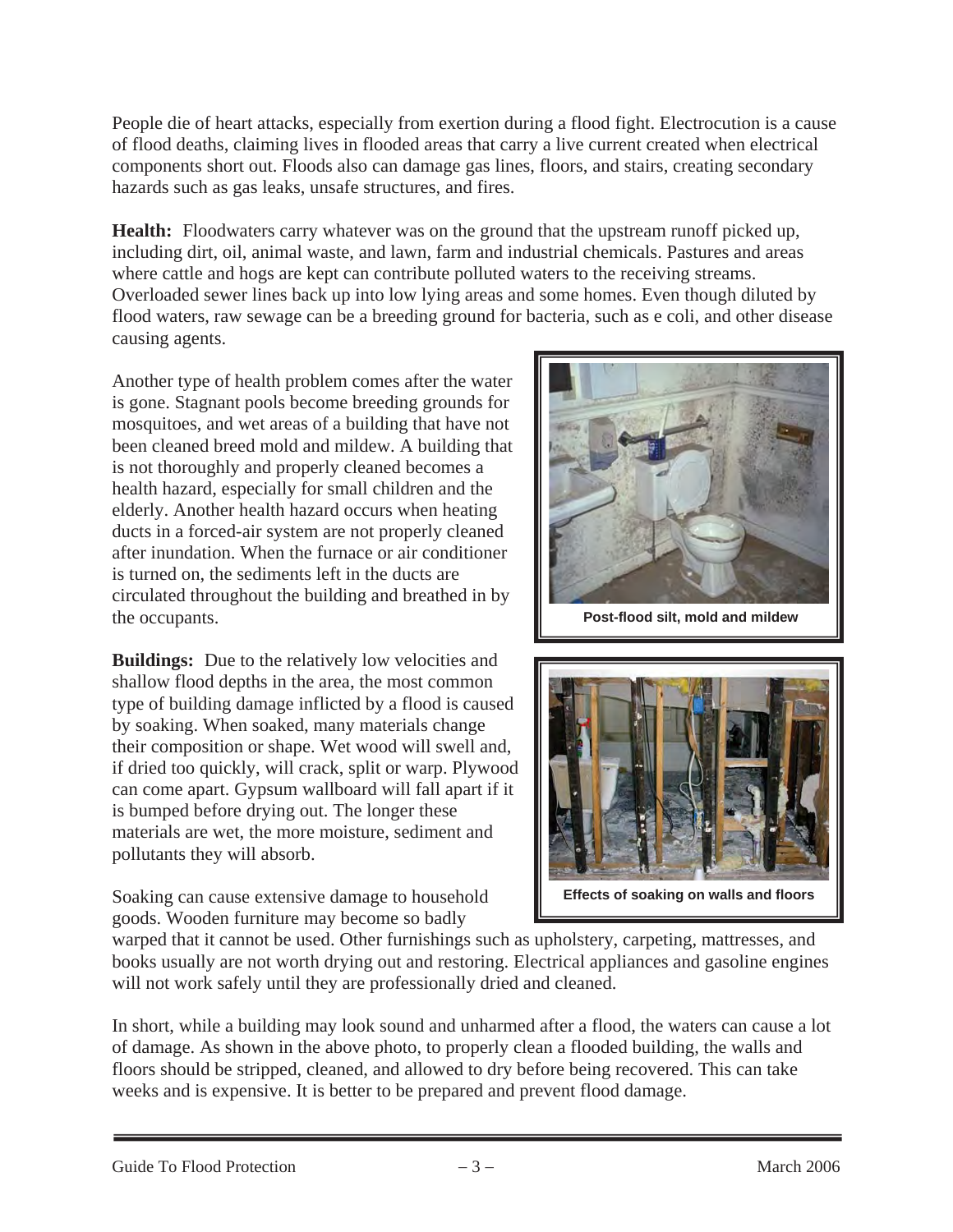## **2. Flood Protection Checklist**

- 1. Check with your local building, planning or engineering department on flooding in your area.
	- $\checkmark$  Where does the water come from?
	- $\checkmark$  Are you in the mapped Special Flood Hazard Area or floodway?
	- $\checkmark$  How bad has it been in the past?
	- $\checkmark$  How bad could it be? (Remember, the next flood can be worse than the last one.)
	- $\checkmark$  What is an appropriate flood protection level? (How high should you prepare for?)
- 2. Check out your local drainage situation.
	- $\checkmark$  Does water flow away from your house or does it tend to stand next to your walls?
	- $\checkmark$  Is the ditch, stream or storm sewer that takes water away clear of debris or obstructions?
	- $\checkmark$  Do the downspouts from your roof gutters direct water well away from your house?
	- $\checkmark$  Do you have a sump pump? If so, does it direct water well away from your house?
	- $\checkmark$  If you are in a city or village, ask your local public works office if your area is served by a combined or separate sewer system.
- 3. Prepare for flooding by doing the following:
	- $\checkmark$  Know the flood safety guidance on the back of this guide.
	- $\checkmark$  Mark your fuse or breaker box to show the circuits to the floodable areas.
	- $\checkmark$  Know how to shut off the electricity and gas to your house when a flood comes.
	- $\checkmark$  Make a list of emergency numbers and identify a safe place to go to (see inside cover).
	- $\checkmark$  Make a household inventory, especially of basement contents.
	- $\checkmark$  Put insurance policies, valuable papers, medicine, etc., in a safe place.
	- $\checkmark$  Develop a disaster response plan get a copy of the brochure "Your Family Disaster Plan" from your local Red Cross chapter or check the Red Cross' website for ideas: www.redcross.org/ services/disaster/beprepared/familyplan.html
	- $\checkmark$  Put cleaning supplies, batteries, camera, waterproof boots, etc. in a safe place.
- 4. Read the next section on construction and stream dumping regulations. Follow these rules, get permits for all your work, and report violations to your building department.
- 5. Construct or install appropriate flood protection measures (see section  $4$  – Protecting Your Property, page 6).
- 6. Purchase flood insurance coverage (see page 16).

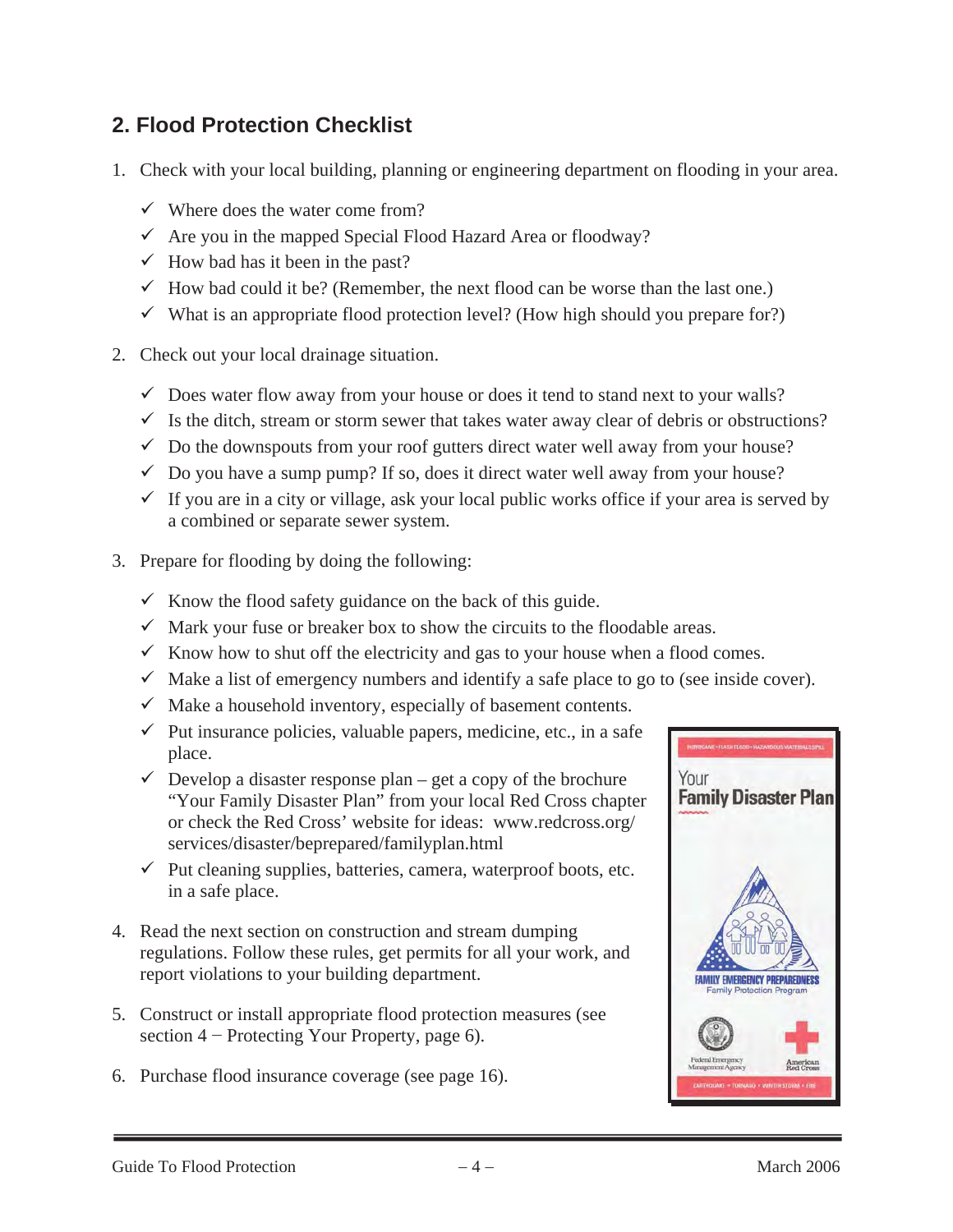## **3. Flood Protection Laws**

Development in floodprone areas is development in harm's way. New construction in the floodplain increases the amount of development exposed to damage and can aggravate flooding on neighboring properties.

Development outside a floodplain can also contribute to flooding problems. Stormwater runoff is increased when natural ground cover is replaced by urban development. Development in the watershed that drains to a river can aggravate downstream flooding, overload the drainage system, cause erosion, and impair water quality. Accordingly, most communities have enacted several ordinances to protect people from activities that may cause flooding or drainage problems.

- $\checkmark$  Before you build on, fill, alter, or regrade your property, always check with your building department. A permit is probably needed to ensure that such projects do not cause problems on other properties.
- $\checkmark$  Do not dump or throw anything into the storm sewers, inlets, ditches or basins. Dumping in ditches, storage basins, and wetlands is a violation of local codes.
- $\checkmark$  Every piece of trash can contribute to flooding. Even leaves, grass clippings and branches can accumulate, plug storm drain inlets and channels, or kill vegetation and contribute to erosion. If your property is next to a ditch or storage basin, do your part and keep the banks clear of brush and debris.
- $\checkmark$  If you see dumping or debris in the ditches or basins, filling or construction near property lot lines, or filling or construction in a mapped floodplain without a permit sign posted, contact your building department. The debris or project may cause flooding on your property.

New buildings in the floodplain must be protected from flood damage. Local laws require that the lowest floor (including basement) of new residential buildings must be elevated above the base (or 100-year) flood level. There are additional local and state restrictions on filling, grading or building in a mapped floodway.

Local codes also require that substantial improvements to a building be treated as a new building. A substantial improvement is when the value of an addition, alteration, repair or reconstruction project equals or exceeds 50% of the value of the existing building. In the case of an addition, only the addition must be protected. In the case of an improvement to the original building, the entire building must be protected.

For example, if a house in the floodplain is flooded, has a fire, is hit by a tornado, or is otherwise damaged so that the value of the repairs equals or exceeds 50% of the value of the building before the damage, then the house must be elevated above the base flood level. In some communities, improvements are cumulated, so small projects add up to 50% over time.

*These regulations are designed to protect you and your neighbors. By keeping the drainage system clear and getting the proper permits before you build, you can help prevent flooding and other drainage problems.*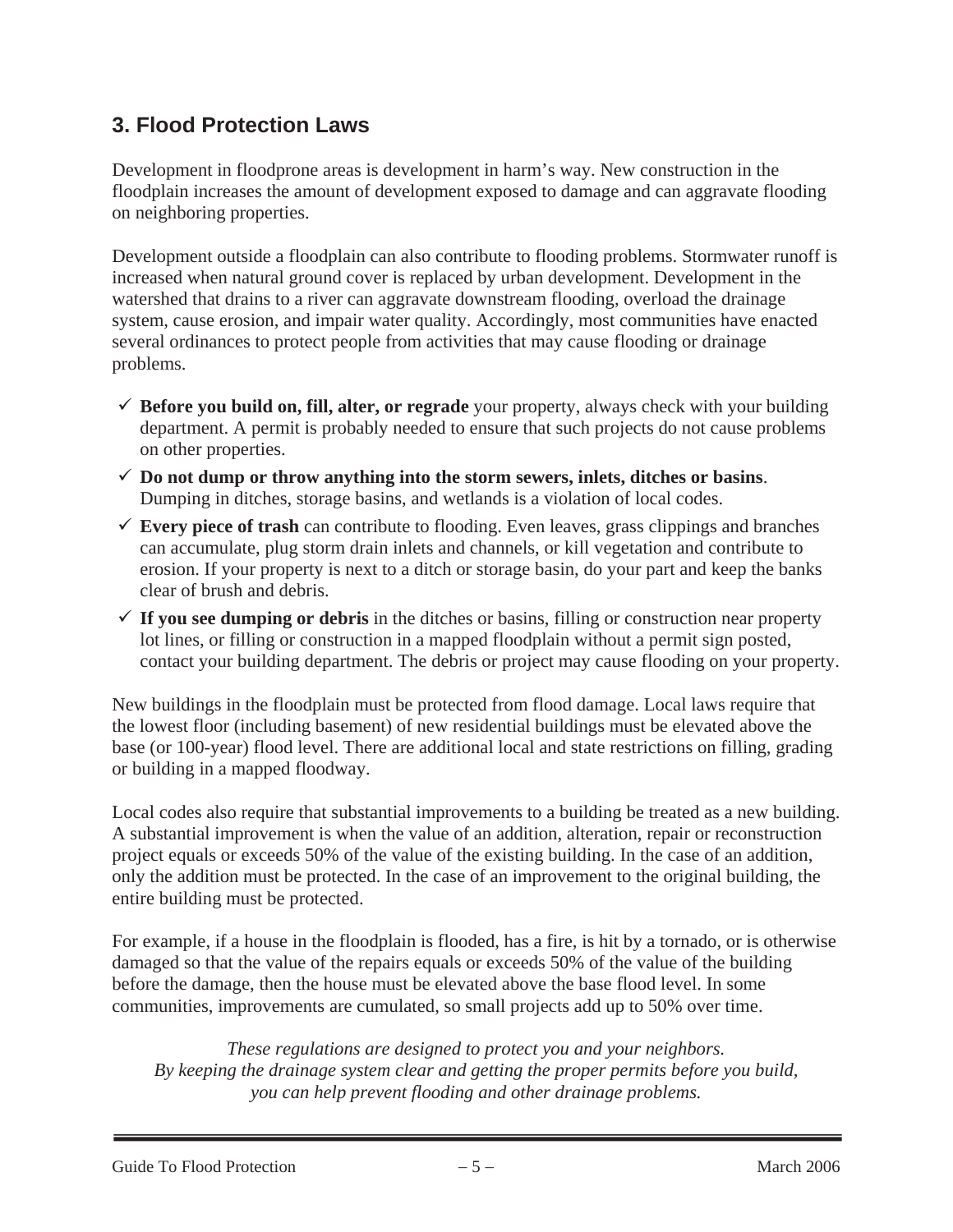# **4. Before the Flood - Protecting Your Property**

Because most flooding is shallow and slow moving, there are many ways you can protect your home, garage or other property from flood damage. Different techniques are appropriate for different types of buildings. Use the following as a guideline:

- 
- $\checkmark$  If your house is on a *crawlspace*  $\to$  Read the sections on elevation, barriers, and wet floodproofing (pages 6, 7 and 9)
	-
- $\checkmark$  If your house is on a *slab* foundation  $\to$  Read the sections on barriers and dry flood proofing (pages 7 and 8)
- 
- $\checkmark$  If you have a *basement*, split level,  $\to$  Read the sections on barriers, wet floodproofing, or other floor below ground level and basement protection (pages 7, 9 and  $10 - 14$ )

Additional information on flood protection is available from FEMA publications, including *Homeowner's Guide to Retrofitting: Six Ways to protect Your House from Flooding*. This publication can be viewed on FEMA's website: www.fema.gov/hazards/floods/lib312.shtm. Another good publication is FEMA's *Protecting Building Utilities From Flood Damage,* which is at www.fema.gov/hazards/floods/pbuffd.shtm

It is important to note that these protection measures are for existing buildings. There are different requirements for new buildings. These measures will not relieve you from the need to buy flood insurance if your building is in a mapped floodplain.



## **Elevation**

Short of removing it from the floodplain, the best way to protect a house from surface flooding is to raise it above the flood level. The area below the flood level is left open to allow floodwaters to flow under the building, causing little or no damage. Elevation is required by law whenever a new house is constructed in the floodplain.

Elevation is usually most cost-effective for buildings on crawlspaces because it is easiest to get lifting equipment under the floor and disruption of the habitable part of the house is minimal. Because northeastern Illinois floodwaters are usually not very deep, the appearance of the elevated house is similar to that of a house on a two- or three-foot crawlspace. If the house is raised two feet, the front door



**100-year flood level on the Des Plaines River**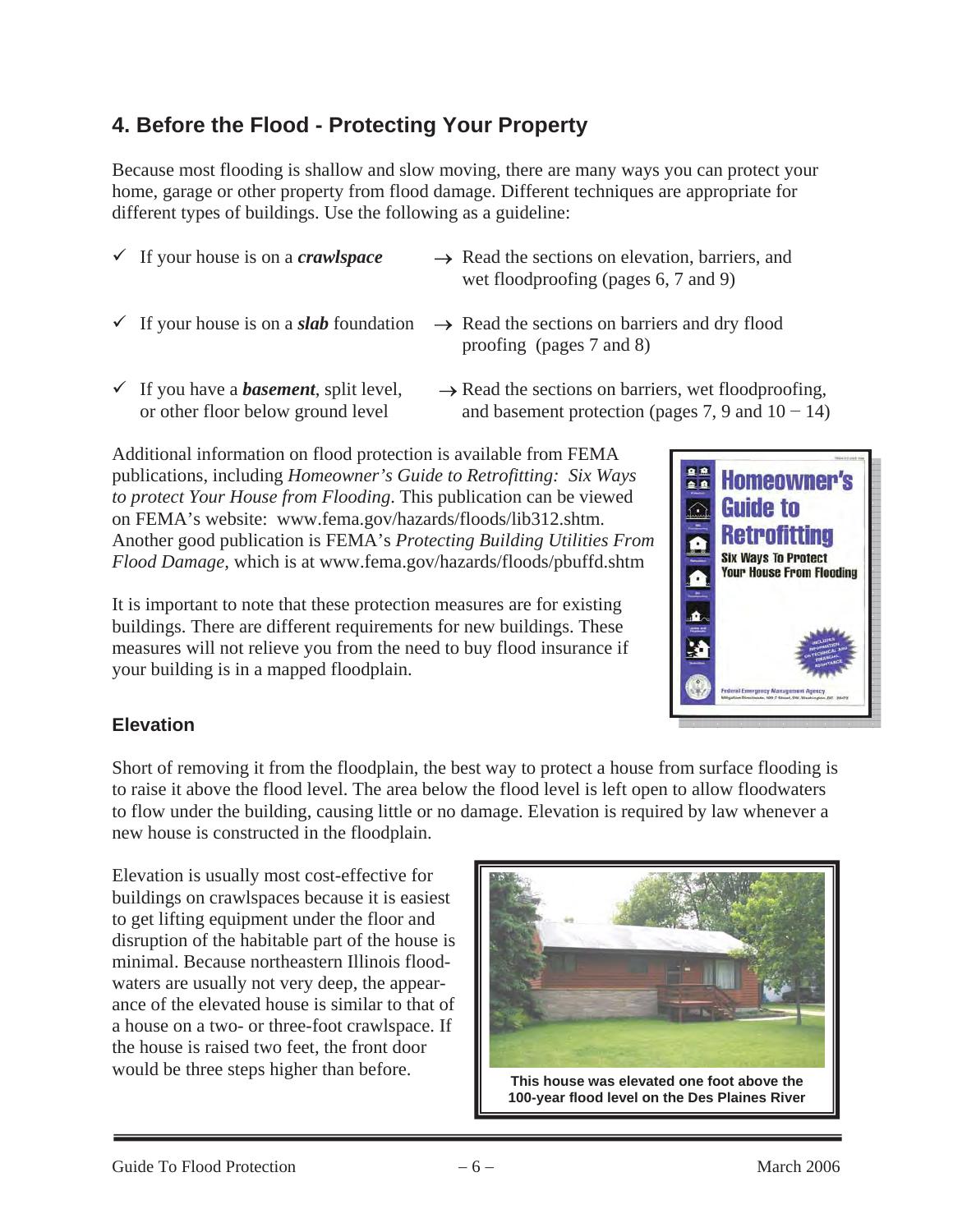### **Barriers**

Barriers keep surface floodwaters from reaching a building. A barrier can be built of dirt or soil ("berm") or concrete or steel ("floodwall"). The standard design for earthen berms is three horizontal feet for each vertical foot (3: 1 slope). As a result, you should plan on needing an area six feet wide (at a minimum) for each foot in height.



Depending on how porous your ground is, if floodwaters will stay up for more than an hour or two, your barrier will need to handle leaks, seepage of water underneath, and rainwater that falls inside the perimeter. You will need a sump and/or drain to collect the internal groundwater and surface water. A pump and pipe is also needed to pump the internal drainage over the barrier.

A berm or floodwall should be as far from the building as possible to reduce the threat of seepage and hydrostatic pressure. However, it must not interfere with drainage along your property line. Where the house is close to the property line, you may need place the berm next to the wall as discussed on page 14.

**Don't forget: a permit is needed for filling or regrading a yard.** There may be restrictions on bringing fill onto your site if it blocks the flow of flooding or displaces floodwater storage areas. For example, state regulations require that barriers located within the regulatory floodway be within ten feet of the structure (as in the example on the right, above).

**Precautions:** Barriers can only be built so high. They can be overtopped by a flood higher than expected. Earthen berms are susceptible to erosion from rain and floodwaters if they are not properly sloped and covered with grass and maintained. Don't plant trees or shrubs on a berm (their roots can cause leaks). Barriers can settle over time, lowering their protection levels.

Some barriers have openings for driveways and sidewalks (as in the example on the right, above). Closing these openings is dependent on someone being available and strong enough to put the closure in place. You also need to account for water in the sewer lines that may back up under the barrier and flood inside your house (see the sewer backup section on page 12).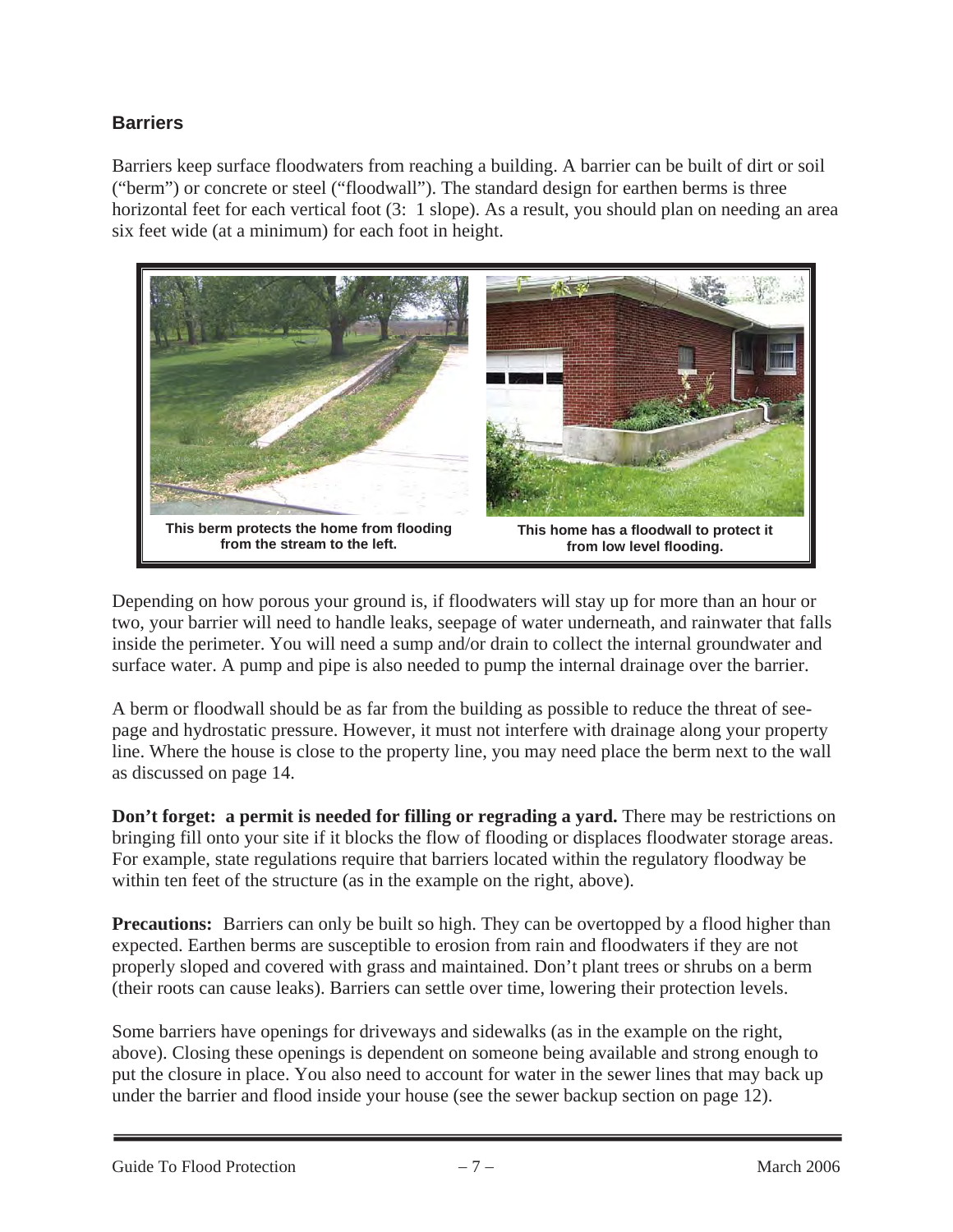## **Dry Floodproofing**

This term covers several techniques for sealing up a building to ensure that floodwaters cannot get inside it. For dry floodproofing, all areas below the flood protection level are made watertight. Walls are coated with waterproofing compounds or plastic sheeting. Openings (doors, windows, and vents) are closed, either permanently, with removable shields, or with sandbags. Many dry floodproofed buildings do not look any different from those that have not been modified.

Dry floodproofing is only appropriate for buildings on concrete slab floors (without basements) and with no cracks. To ensure that the slab is watertight and sound, an engineering analysis is recommended.

The maximum flood protection level is two feet above the slab (see below, left). The walls and slab floor were not built to withstand the type of pressures exerted by deeper water. It is smarter to let deep water into your house than to risk losing your walls or floor (see below, right).



**These walls were sealed with plastic sheeting covered by brick facing for projection from sunlight and punctures.**



**Dry floodproofing is not recommended for keeping surface water out of a basement. The water pressure can break the walls and floor.**

**Precautions:** It is very tempting for the owner of a dry floodproofed building to try to keep the flood out if floodwaters get deeper than two or three feet. This can result in collapsed walls, buckled floors, and danger to the occupants.

It is difficult to waterproof a crawl space to protect it from underseepage. Basements should not be dry floodproofed to protect them from surface flooding because of the water pressure on the walls and floors. See page 14 on the basement protection berm for an alternative approach.

Many commercial waterproofing compounds are made to protect wood from rain, but they will not withstand the pressures of standing water. Some deteriorate over time, so check with the supplier to be sure the waterproofing compound is appropriate for sealing your basement walls from water. Installing closures and seals over doors and windows requires enough warning and having someone at the building who knows what to do.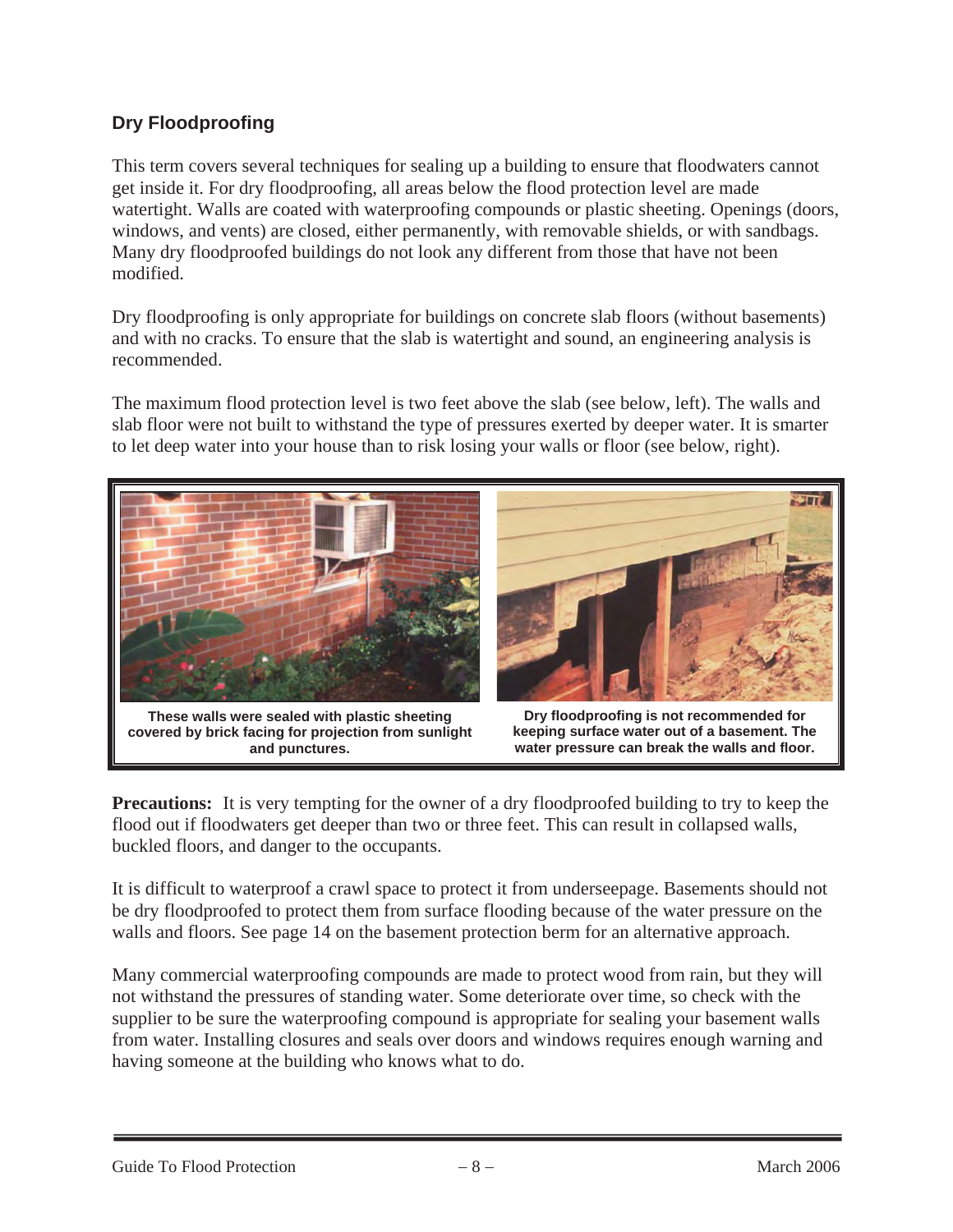### **Wet Floodproofing**

Wet floodproofing means letting the water in and removing everything that could be damaged by a flood. There are several ways to modify a building so that floodwaters are allowed inside, but minimal damage is done to the building and its contents. These techniques range from moving a few valuable items to rebuilding the floodprone area.

In the latter case, structural components below the flood level are replaced with materials that are not subject to water damage. For example, concrete block walls are used instead of wooden studs and gypsum wallboard. The furnace, water heater, and laundry facilities are permanently relocated to a higher floor. Another approach is to raise these items on blocks or platforms where the flooding is not deep (see photo).

Wet floodproofing is not feasible for one-story houses because the flooded areas are the living areas. However, many people wet floodproof their basements, garages, and accessory buildings simply by relocating all hard-to-move valuables, such as heavy furniture and electrical outlets. Light or moveable items, like lawn furniture and bicycles, can be moved if there is enough warning. Fuse and electric breaker boxes should be located so you can safely turn the power off to the circuits serving floodprone areas.



**This wet floodproofed garage has bare concrete, unfinished drywall (for fire protection), and an elevated water heater.** 



Another approach is to wet floodproof a crawlspace. If your crawlspace has a furnace in it or is used for storage, these items could be moved to the first or second floor. Vents should be placed on the foundation walls to ensure that floodwaters can get into the crawlspace to equalize water pressure.

Wet floodproofing has one advantage over the other approaches: no matter how little you do, you will reduce your potential for damage. Thousands of dollars in damage can be prevented by simply moving furniture and electrical appliances out of a basement.

**Precautions:** Moving contents is dependent on adequate warning and the presence of someone who knows what to do. Flooding a basement or garage where there is electricity, paint, gasoline, pesticides, or other hazardous materials creates a safety hazard. There will still be a need for cleanup, with its accompanying health problems. **Moving water lines, furnaces, or electric service boxes requires a permit from your building department.**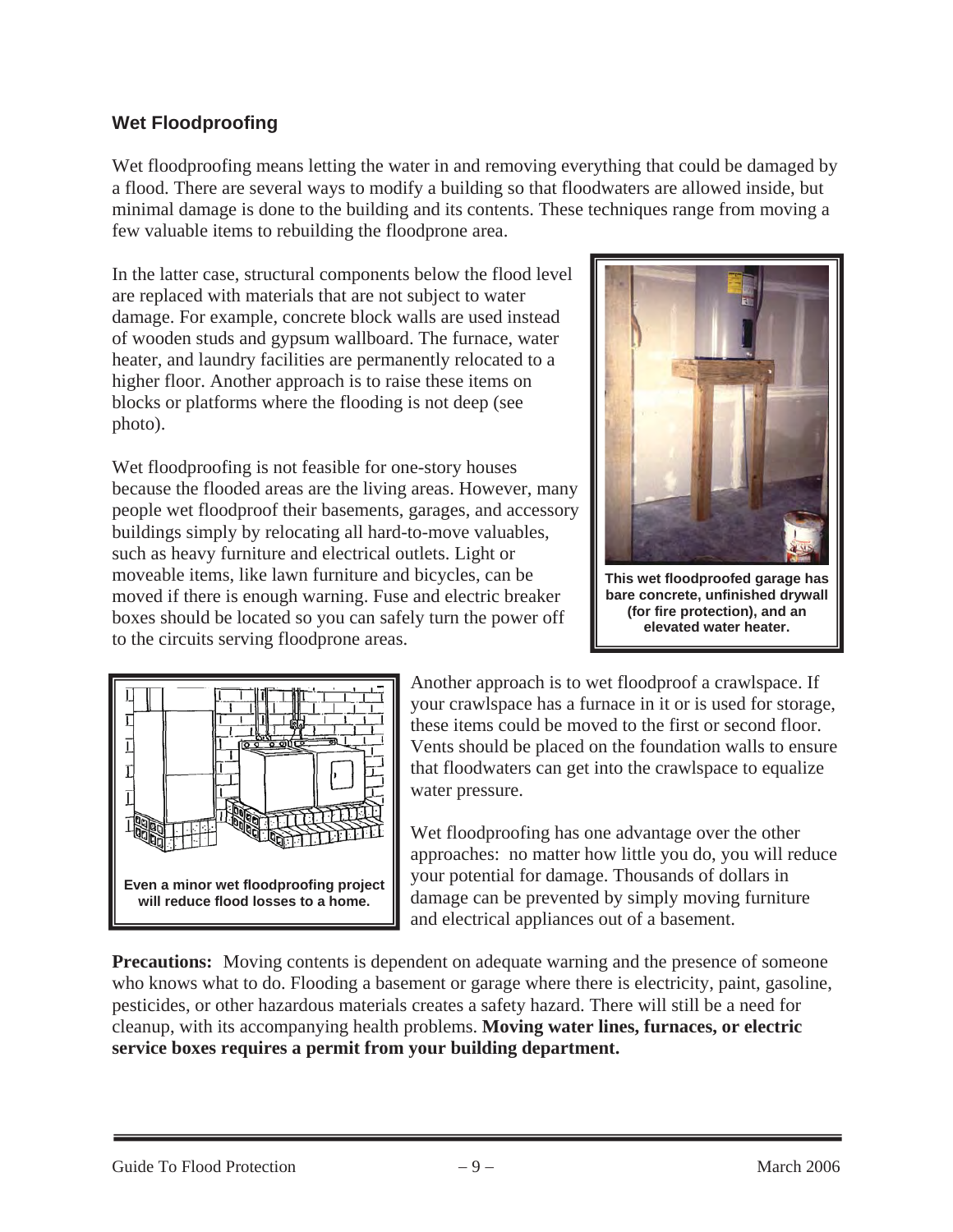#### **Basement Problems: Sump Flooding**

Basement flooding caused by saturated ground can be corrected by installing a footing drain around the foundation (see illustration below). The drain collects groundwater and directs it to a sump. When the sump fills, water is pumped out, usually onto the ground away from the building. Depending on local conditions, the drain and pumping system may have to handle large volumes of water.

If the pump gets overloaded, or if there is a loss of power, the system designed to keep groundwater out of your basement can act as a conduit to bring water in. You can prevent sump flooding by doing one or more of these floodproofing projects:

- $\checkmark$  Install a larger sump pump,
- $\checkmark$  Add a second battery backup sump pump,
- $\checkmark$  Be certain that downspouts are not connected to the footing drain,
- $\checkmark$  Make sure the downspouts drain away from the house,
- $\checkmark$  Redirect the downspouts and sump pump outfall farther away from the house, and/or
- $\checkmark$  Run the sump pump outfall above ground level or use a check valve to prevent back flow.

**Precautions:** When there is water in your basement, it is hard to tell how it got in. It's a good idea to check for cracks in the walls and install sewer backup protection, too. Using a battery backup sump pump is the safest alternative, plus you do not have to be home to start it. If your existing backup sump pump uses a generator for a power source, be sure the generator is set up outside (where it won't flood) or vented to the outside to direct deadly carbon monoxide exhaust fumes outdoors.

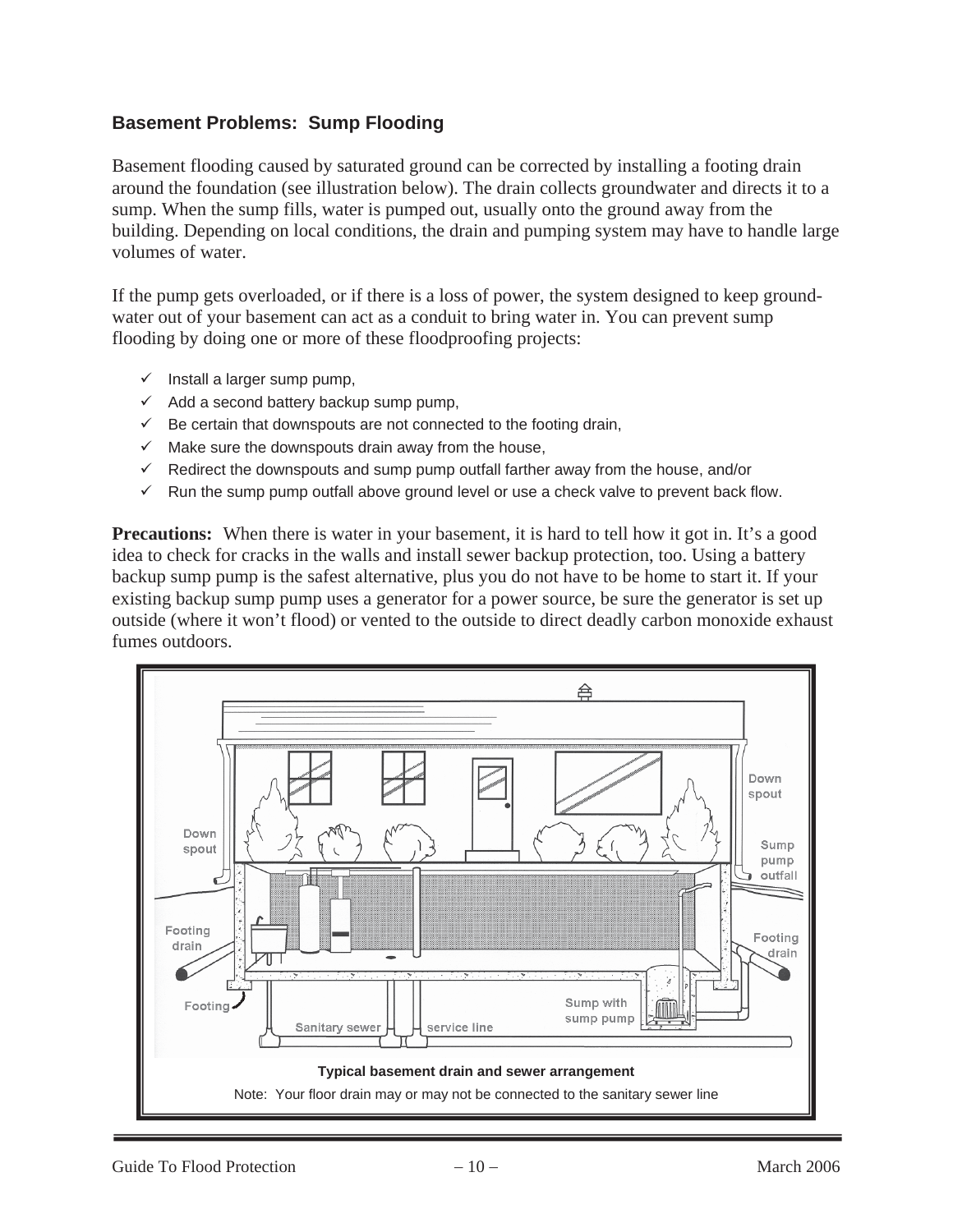#### **Basement Problems: Cracks**

Groundwater can seep into your basement around pipes or through cracks in the walls or floor. This may be difficult to determine if the walls have been covered with paneling or other finishing. The best way to deal with a groundwater problem is to waterproof the walls and relieve the water pressure through a footing drain system and sump (see previous page). Footing drains are typically installed around the perimeter of the house, along the foundation. If this is not possible, drains can be installed on the interior of the basement, along the basement walls, and directed toward the sump pump pit.

Cracks can be repaired and the walls can be waterproofed from inside or outside. Waterproofing on the outside is more effective because groundwater pressure forces the sealer into the foundation. The best technique is to dig a ditch around the basement wall so that you can apply an epoxy sealant to the exterior walls. This can be done by the handyperson (many home maintenance manuals have instructions for this) or a commercial waterproofing company.

**Precautions:** Waterproofing alone is only recommended for groundwater problems. Surface water will put much more pressure on the building's walls and can even break them. If the building is affected by surface flooding, you should also install a barrier (see pages 7 and 14).

#### **Basement Problems: Sewer Backup**

The illustration on the previous page shows the sewer arrangements for a typical house with a basement. The sanitary sewer line drains toilet waste, laundry tubs, and (sometimes) the basement floor drain to the sanitary sewer main in the street. Clean stormwater and groundwater is handled by downspouts, footing drains, and sump pumps.

Often basement flooding is caused by these two sewer systems being interconnected. Some houses have the downspouts, footing drain, and/or the sump pump connected to the sanitary sewer service. During a heavy rain, stormwater enters the sanitary sewers, causing backups into one house and overloading the main lines, contributing to backups in other houses.

Sewer backups can also be caused by events not related to storms or flooding. Individual service lines can be plugged by grease, waste, tree roots, breaks in the pipe, or saturated ground. Proper maintenance, like pouring tree root killer down the toilet or floor drain can prevent most of these problems.

#### **Don't cause your own flood! Keep your sewer lines clear**

- $\checkmark$  Keep roots from trees and shrubs out with root killer.
- $\checkmark$  Make sure your yard clean-out vent will keep debris out.
- $\checkmark$  Don't pour dangerous liquids down the drain (motor oil, paint, pesticides, poisons, epoxies, etc.).
- $\checkmark$  Don't pour grease, fat or cooking oil down the drain (they solidify later).
- $\checkmark$  Don't flush large solids, such as diapers, down the toilet.

The sewer mains can also be plugged by

the same causes, or by vandalism or illegal dumping in manholes. These problems can be fixed by the owner or your municipality, depending on where the stoppage occurs.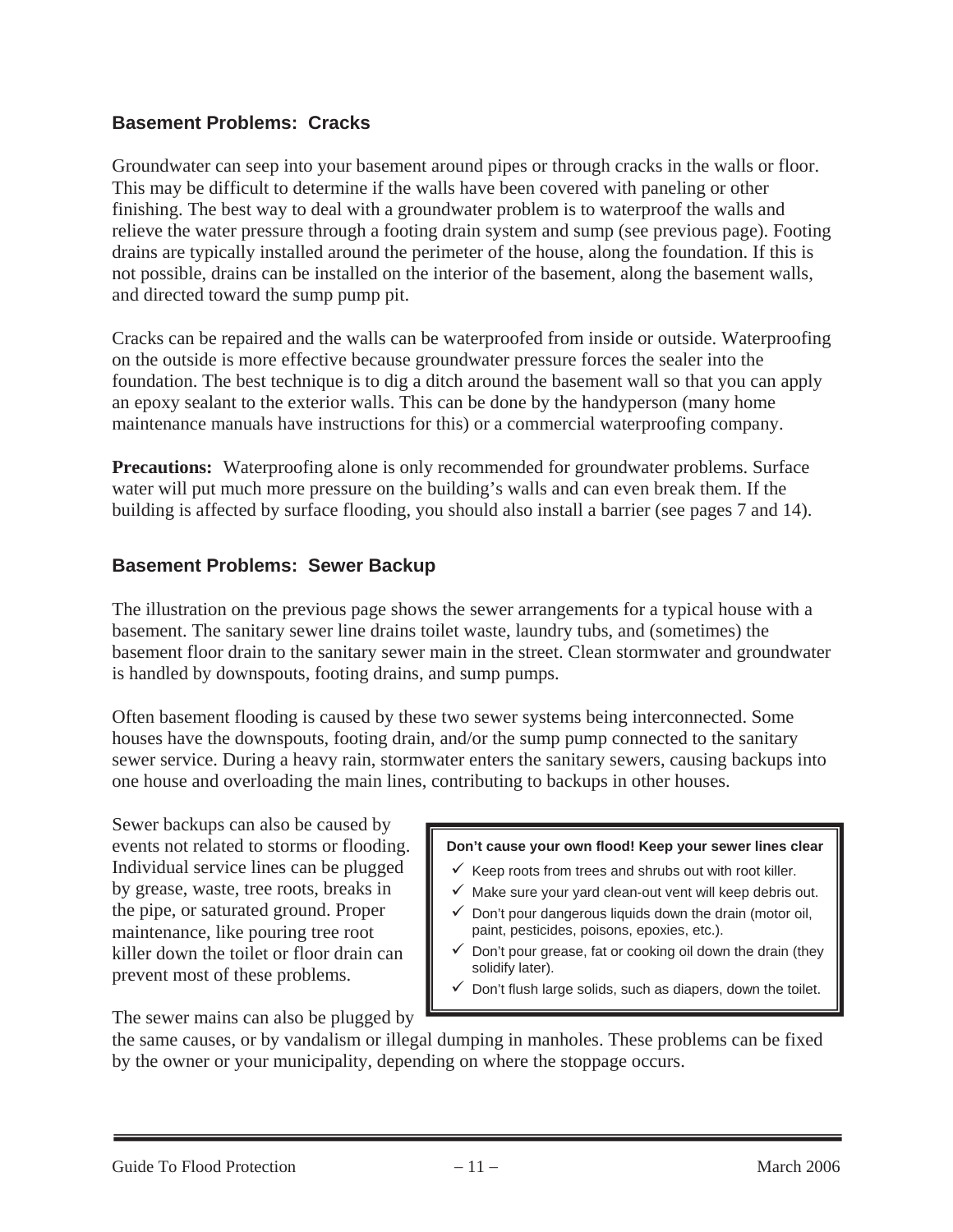#### **Sanitary Sewer Backup Protection**

The next three sections of this *Guide* focus on protection measures that deal with sanitary sewer backup that occurs when the sewer main is overloaded and backs up through the sanitary service line into the house. There are four ways to stop sewer backup: floor drain plug, floor drain standpipe, overhead sewer, and backup valve. Each of these measures work for buildings with basements or below-grade floors.

**Floor Drain Backup Prevention:** The simplest way to stop sewer backup is to plug the opening where it first occurs. This is at the floor drain, the sanitary sewer system's lowest opening in the house. Two inexpensive measures can be used: a plug or a standpipe. Both can be purchased at local hardware stores and are easy for the handyperson to install.

**Plug:** The flood drain plug stops water from flowing in either direction. Therefore, if the laundry tub overflows or other spillage occurs, it will stay in the basement unless the plug is removed. Because of this, it may be best to leave the plug out under normal circumstances and put it in place only during heavy rains.



One variation is a plug with a float. It allows water to drain out of the basement (see illustration, left side). When the sewer backs up, the float rises and plugs the drain (see illustration, right side). A

float plug permanently installed will not interfere with the floor drain's normal operation.

If the plug is not tight enough, pressure can eject it. Therefore, a plug is not recommended for flood depths greater than one foot.



**Standpipe:** A standpipe is an inexpensive alternative to a floor drain plug. When the sewer backs up, the water moves up the pipe. If properly installed, water pressure cannot build up to blow a standpipe out of the floor drain. The system works unless the backup is so deep that it goes over the top of the pipe.

**Precautions:** A plug left in the floor drain may contribute to a wet basement if water from a laundry tub spill or a leaky pipe cannot drain out. Float plugs are known to have been jammed open by a small amount of debris. A plug does not tell you if there is a problem in your sewer service line.

Neither the plug or standpipe stops backup from coming out of the next lower opening, like a laundry tub or basement toilet. Sealing the base of the toilet to the floor will protect you until the water backs up higher than the top of the bowl.

Because water pressure depends on the height of water in the pipes, a standpipe does not reduce the pressure in the pipes (or under the floor, if the pipes leak). Because the pressure under the floor is the same with a standpipe or a plug, standpipes and plugs are only recommended for flood depths of one foot or less and for buildings with cast iron sewer lines underneath the floor.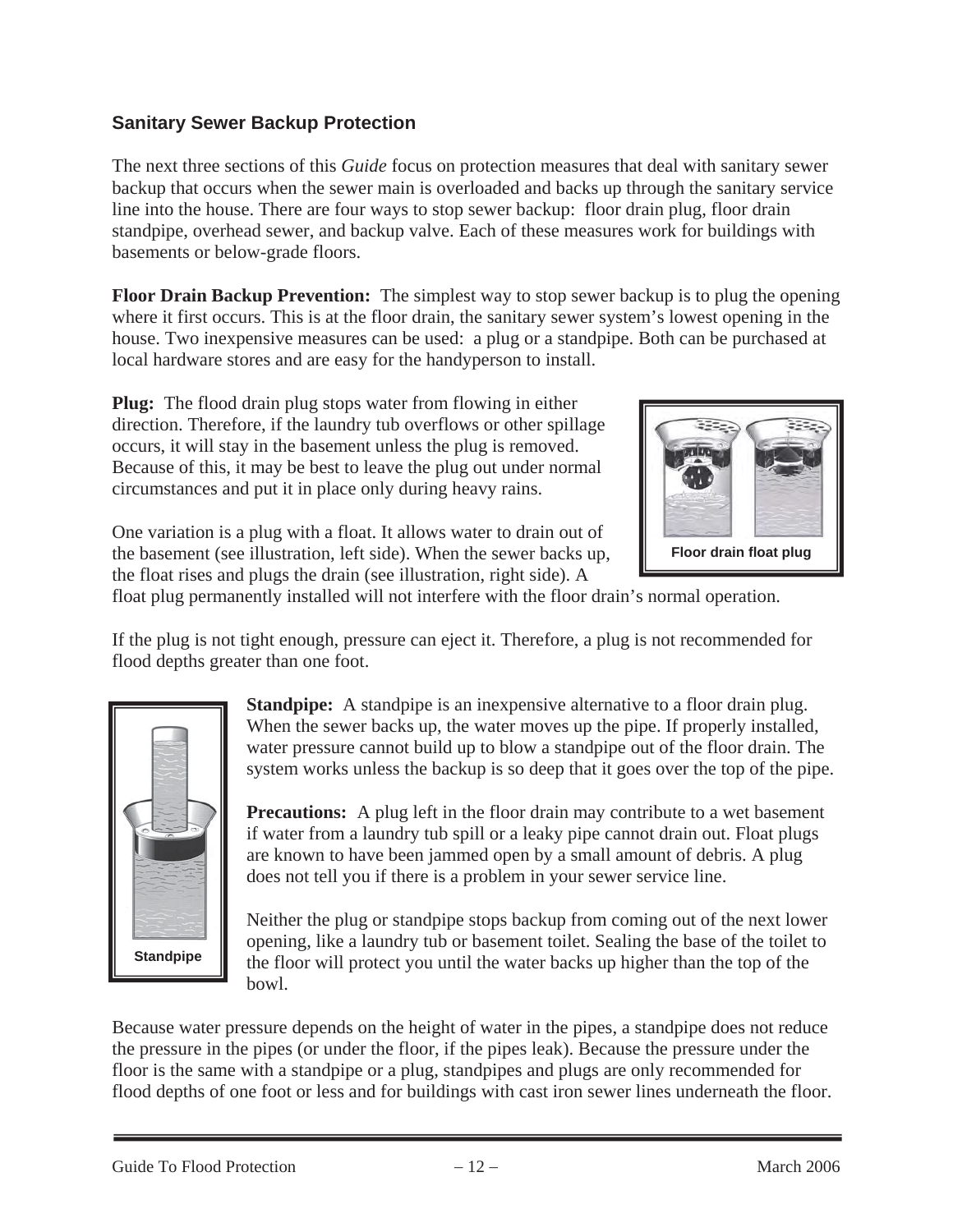**Overhead Sewer:** An overhead sewer is generally viewed as the most effective sewer backup protection measure. It acts like a standpipe but without the shortcomings. A sump is installed under the basement floor to intercept sewage flowing from basement fixtures and the basement floor drain. An ejector pump in the sump pushes sewage up above the flood level. From there it can drain by gravity into the sewer service line. Plumbing fixtures on the first floor continue to drain by gravity to the service line.

Unless the house is subject to overbank flooding, it is unlikely that the sewers will back up above ground level. If water does go higher, a check valve in the pipe from the ejector pump keeps it in the pipes. Backed up sewage is enclosed in the sewer pipes and doesn't overflow laundry tubs or basement toilets.

Although more dependable than a standpipe, an overhead sewer is more expensive. A plumbing contractor must reconstruct the pipes in the basement and install the ejector pump. It can cost  $$3,000 - $7,000.$ 

**Precautions:** The ejector pump requires electricity to work, so battery backups are recommended. The basement is disrupted during construction and the ejector pump needs periodic maintenance. **This work requires a licensed plumber and a permit from your building department.**



**Sewer Backup Valve:** A backup valve stops the water in the sewer pipes. While not as foolproof as an overhead sewer, their installations are less disruptive of the basement.

Older versions of this approach were located in the basement floor and relied on gravity to close the valve. If debris got caught in the flapper, the valve did not close tight. Because of its unreliability, valves were discouraged and even prohibited in some communities. Today's systems are more secure. They include installing two valves in line, using better, more watertight materials, or counterweights that keep the valve open all the time so debris won't catch and clog it.

Larger valve systems are usually installed in a manhole in the yard, well away from the basement wall, so there is less disruption during construction and no concerns over breaking the pipes under the basement floor. The cost of this type of backup valve is comparable to the cost of an overhead sewer, in the  $$4,000 - $6,000$  range.

**Precautions:** The ejector pump and the valve require maintenance. **This work requires a licensed plumber and a permit from your building department.**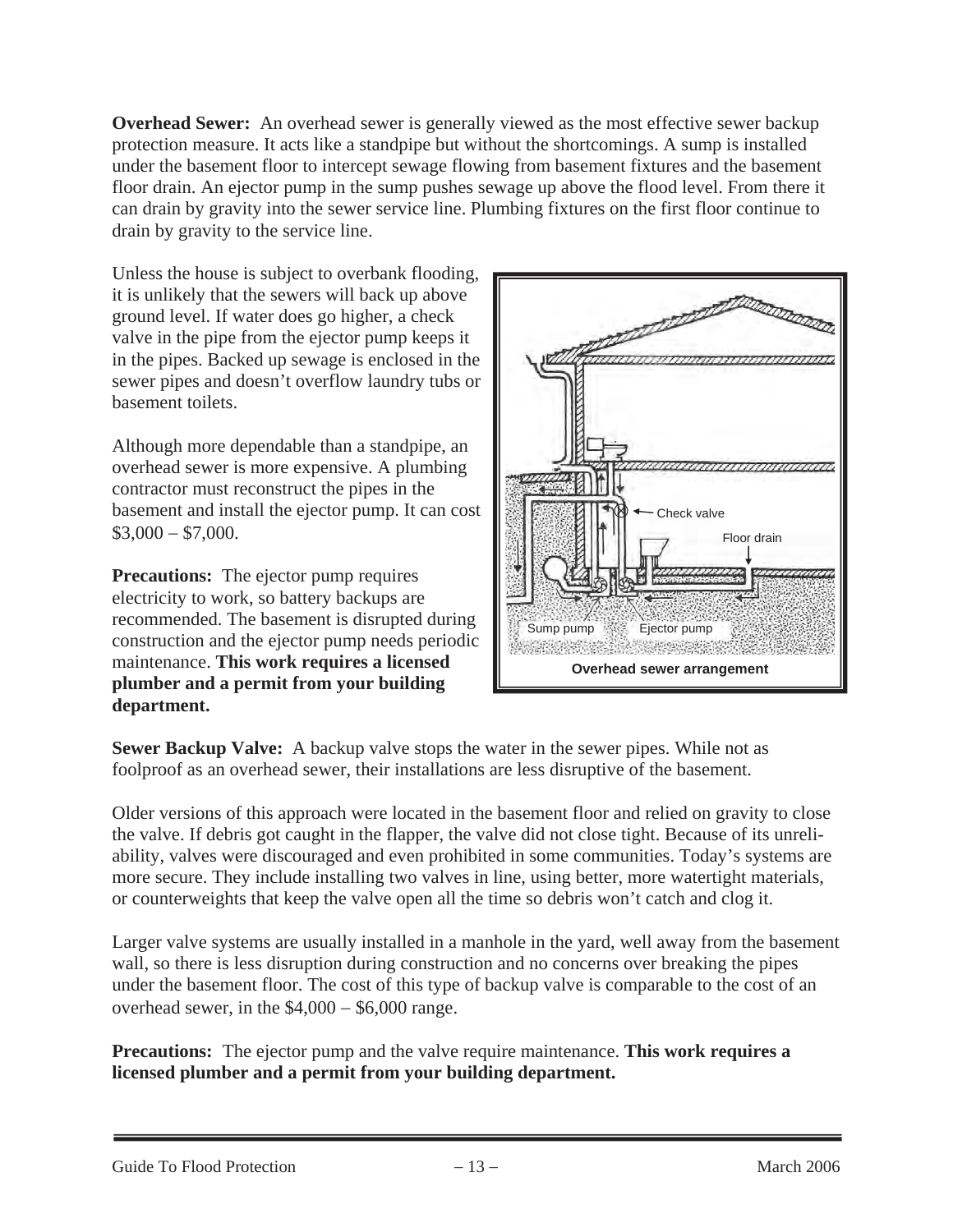#### **Basement Protection Berm**

Basements and the lower floors of split levels can be protected from surface water by construction of low walls around stairwells or using backfill. Waterproofed walls, sewer backup protection, drain tile and a sump pump are a must. The drains and pumps can keep up with the seepage before it gets through the berm and reaches your house.

Walls are built up around the window wells and basement stairwells (don't block basement windows that are needed for emergency exits). An earthen berm can be filled against the waterproofed side of the house.

A subsurface drain and one or two correctly sized sump pumps are a must. The drains and pumps can keep up with the seepage before it gets through the berm and reaches your house.

The objective is to not let floodwaters touch the house. If water on the surface of the ground gets up against the house, it probably will seep down the gap between the



basement walls and the surrounding soil. This will greatly increase the amount of water pressure against the basement walls.

Sump pumps cannot keep up with surface water. If you have sandy or permeable soil, you should consult an engineer or soils expert to ensure that the berm will extend far enough away from the walls. **Don't forget: filling or grading in your yard requires a permit.**



**Precautions:** The berm can only be built so high. It can be overtopped by a flood higher than expected. Being made of earth, it is susceptible to erosion from rain and floodwaters if not properly sloped and covered with grass and maintained. A berm can settle over time, lowering its protection level. The small floodwalls can crack and lose their watertight seals.

You also need to account for water in the sewer lines, footing drain and sump pump outfall. They may carry water under the barrier and flood inside your house. See the section on sewer backup prevention on page 12.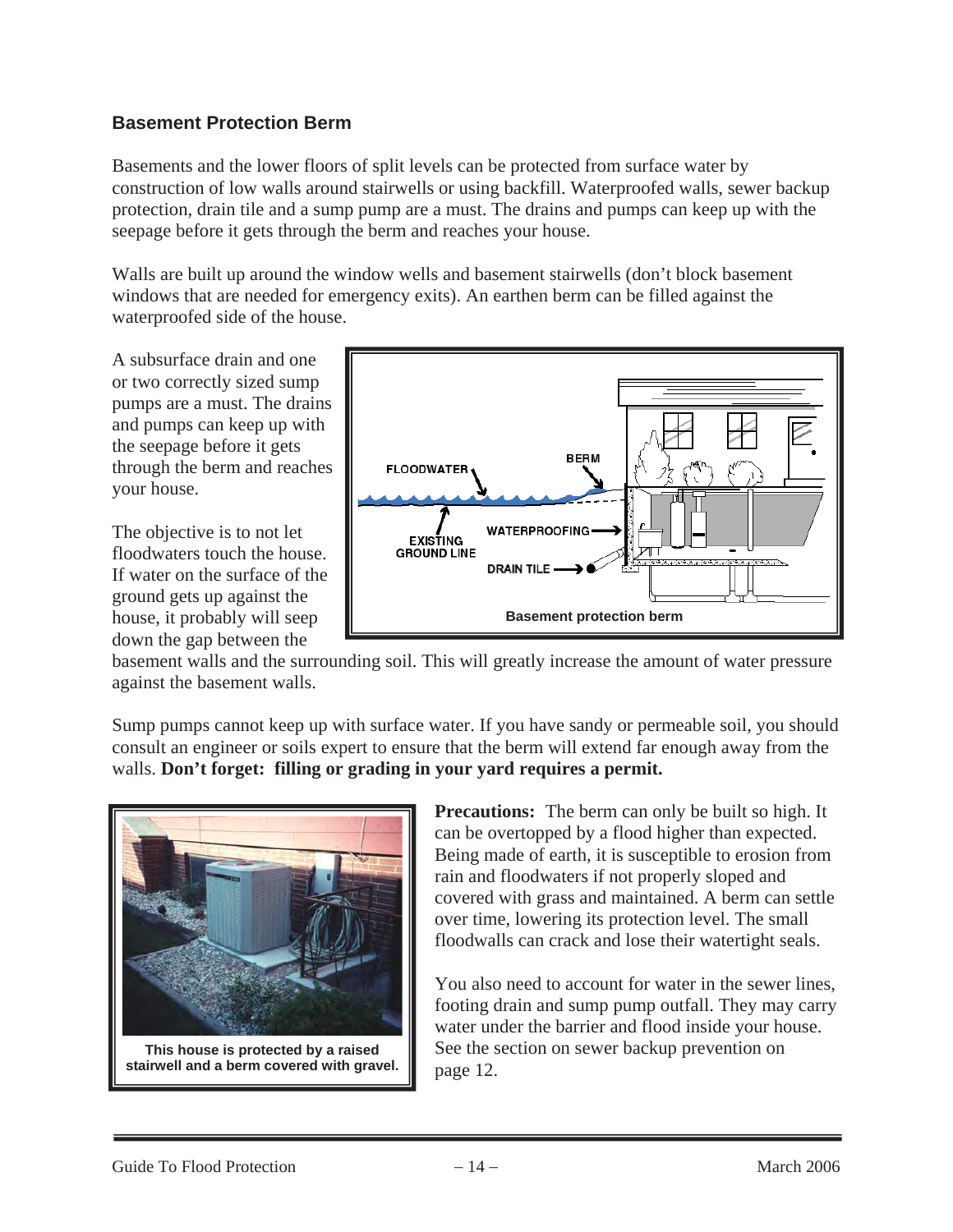#### **Dealing with Contractors**

Most building departments in northeastern Illinois require that certain work be done only by licensed contractors. Building departments usually have a register of licensed contractors, listed by their areas of expertise.

If you have been satisfied with work done by licensed local contractors, try them first. If they cannot help you, ask them for recommendations. If you must hire a contractor you do not know, talk to several contractors before you sign anything. Reputable contractors agree that you should take the following steps:

- $\checkmark$  Check several firms and their reputations: The Better Business Bureau, Home Builders Association, or building trades council are excellent sources.
- $\checkmark$  Look out for "special deals" or contractors who want to use your home as a "model home."
- $\checkmark$  Ask for proof of insurance: Worker's compensation and general liability insurance are essential. If the contractor is not insured, you may be liable for accidents on your property.
- $\checkmark$  Ask for references: Contractors should be willing to provide names of previous customers. Call some of the customers and ask if they would hire the contractor again.
- $\checkmark$  Ask for a written estimate and check it carefully.
- $\checkmark$  Ask for a contract: Never sign a blank contract or one with blank spaces. If a lot of money is involved, it may be worth your while to have the contract reviewed by a lawyer.
- $\checkmark$  Avoid cash payments: Beware if you are asked to pay cash on the spot instead of a check made out to the contracting company. A reasonable down payment is 10%–30% of the total cost of the project.
- $\checkmark$  Don't sign off before the job is finished: A reputable contractor will not threaten you or pressure you to sign if the job is not finished.
- $\checkmark$  Get your permits: Most plumbing work, home improvements, filling, fences, and other yard work require a permit from your building department to be sure that it meets code and will not cause a drainage problem on your neighbors.
- $\checkmark$  Get your inspections: When the project is finished make sure your contractor calls you and the building department to inspect work before it is covered over. Some will be hidden from view and you won't know if there is a problem until the next flood.
- $\checkmark$  Get help: If you are a victim of fraud or have problems with a less than reputable contractor, check with the Illinois Attorney General's Consumer Protection Division (312/345-2400 or www.illinoisattorneygeneral.gov/consumers/index.html). Your building department would also like to know of problems in case it needs to revoke a license.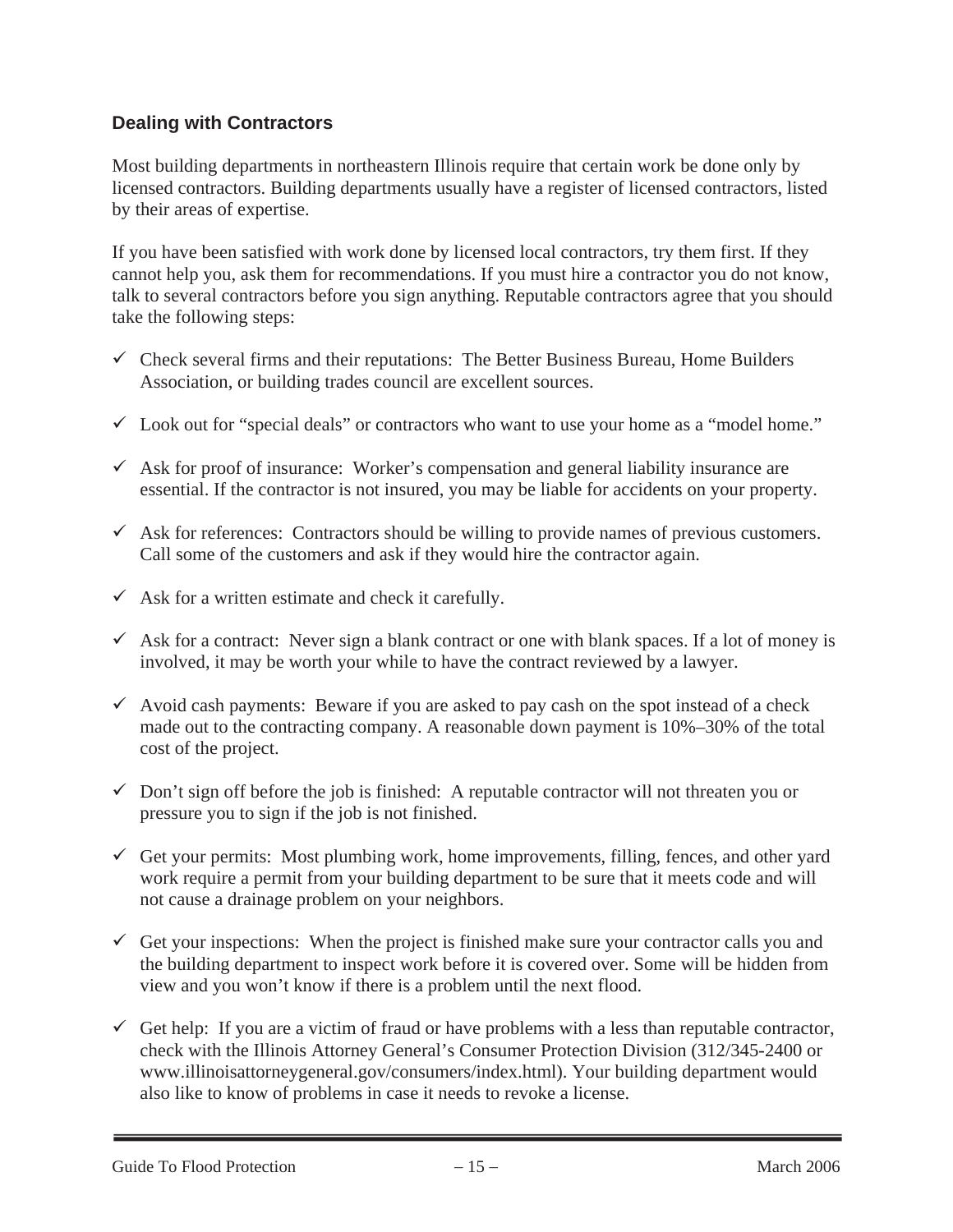#### **Insurance**

**Flood insurance:** Flood insurance is highly recommended. Remember, even if the last storm or flood missed you and even if your home has been floodproofed, the next flood could be worse. Most homeowners insurance policies do not cover property for flood damage.

Almost all of the communities in northeastern Illinois participate in the National Flood Insurance Program. Local insurance agents can sell a flood insurance policy under rules and rates set by the Federal government. Any agent can sell a policy and all agents must charge the same rates.

Any house can be covered by a flood insurance policy. It does not matter if it is in the mapped floodplain or out of it. Detached garages and accessory buildings are covered under the policy for the lot's main building. Separate coverage can be obtained for the building's *structure* and for its *contents* (except for money, valuable papers, and the like). The *structure* generally includes everything that stays with a house when it is sold, including the furnace, cabinets, built-in appliances, and wall-to-wall carpeting.

There is no coverage for things outside the house, like the driveway and landscaping. Renters can buy contents coverage, even if the owner does not buy structural coverage on the building.



 Don't wait for the next flood to buy insurance protection. There is a 30 day waiting period before National Flood Insurance coverage takes effect. Contact your insurance agent for more information on rates and coverage.

Some people have purchased flood insurance because it was required by the bank when they got a mortgage or home improvement loan. *If you have a policy, check it closely.* You may only have structural coverage (because that's all that banks require). During the kind of flooding that happens in northeastern Illinois, there may be more damage to the furniture and contents than there is to the structure.

**Sewer backup insurance:** Several insurance companies

have sump pump failure or sewer backup coverage that can be added to a homeowner's insurance policy. Each company has different amounts of coverage, exclusions, deductibles, and arrangements. Most are riders that cost extra. Most exclude damage from surface flooding that would be covered by a National Flood Insurance policy. The cost varies from nothing to up to about \$75 for a rider on your homeowner's premium.

**Basements, split levels and bilevels:** There is limited coverage for basements and the below grade floors of bilevels and trilevels. The National Flood Insurance Program defines "basement" as "any area of the building, including any sunken room or sunken portion of a room, having its floor below ground level (subgrade) on all sides." This includes split levels and bilevels.

Coverage under building or structural coverage is limited to specific items needed for the operation of the building, such as a furnace, water heater, clothes washer and dryer. There is very limited coverage for finishings, such as wallpaper and carpeting, and contents. Flood insurance only covers damage when there is a general condition of surface flooding in the area.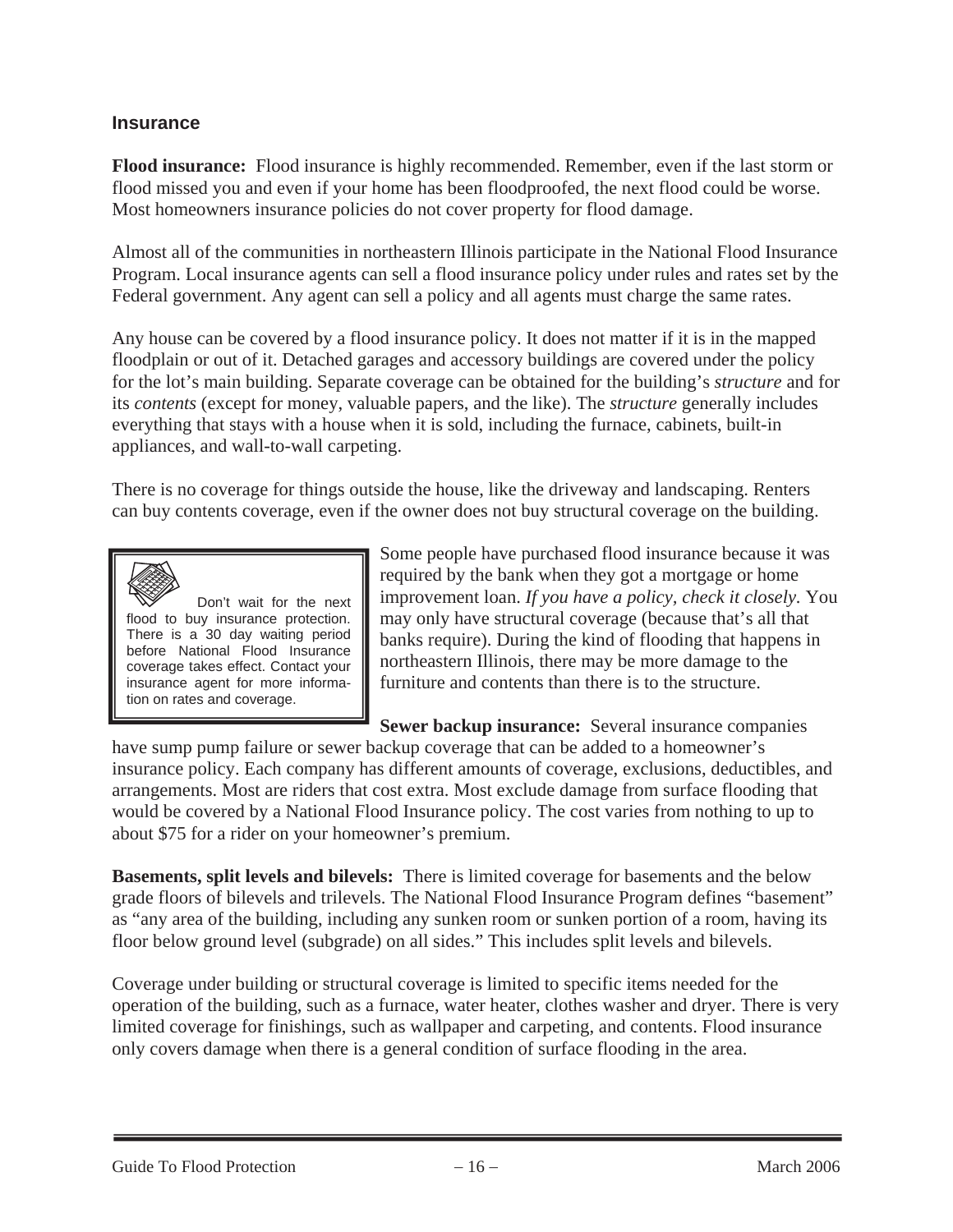## **5. During a Flood**

While it can take several days for the larger rivers to flood, flooding caused by ice jams, flooding on the smaller streams, local drainage problems, and sewer backup can come with little warning. If weather conditions look like flooding, the National Weather Service issues two types of flood notices:

- $\checkmark$  *Flood watch:* flooding is possible within the area described by the notice.
- 9 *Flood warning:* flooding is imminent or occurring.

To stay abreast of weather warnings, listen to NOAA Weather Radio. This is a radio station operated by the Weather Service. You can buy a special battery-operated weather radio at a local electronics store for \$20–\$35. It issues an alert signal if a watch or warning is being issued. (see also www.crh.noaa.gov/lot/nwr.php).

There are several locations on the larger rivers where the Weather Service monitors river levels. You can see their "real time" levels at www.crh.noaa.gov/ahps2/index.php?wfo=lot. These can tell you if the streams are rising or falling.

If you hear a siren or a severe weather watch or warning, check the latest instructions on local radio and TV stations. Once the emergency management agencies are sure that the danger has passed, they will issue an "all clear" message. Remember: You may not get a flash flood warning before flooding actually begins. Play it safe in stormy weather, and read the next section.

#### **What You Should Do**

Once you hear a flood watch or warning, you should take the following steps:

- 1. If the radio, television, or emergency vehicle announced what to do, **follow those instructions**.
- 2. **Implement your flood response plan**, if you have one. If a flood watch was issued, you can still make a flood response plan that includes the items in section 3 on see page 4.
- 3. If you are in the mapped floodplain or suspect you are subject to **deep flooding** that will get inside your house:
	- a. Turn off the electricity and gas (see pages  $18 19$ ).
	- b. Read "Flood Safety Outdoors" on the back cover.
	- c. Lock your doors and evacuate
- 4. If you don't have a place on high ground where you can stay, listen to the radio or TV for information on public shelters.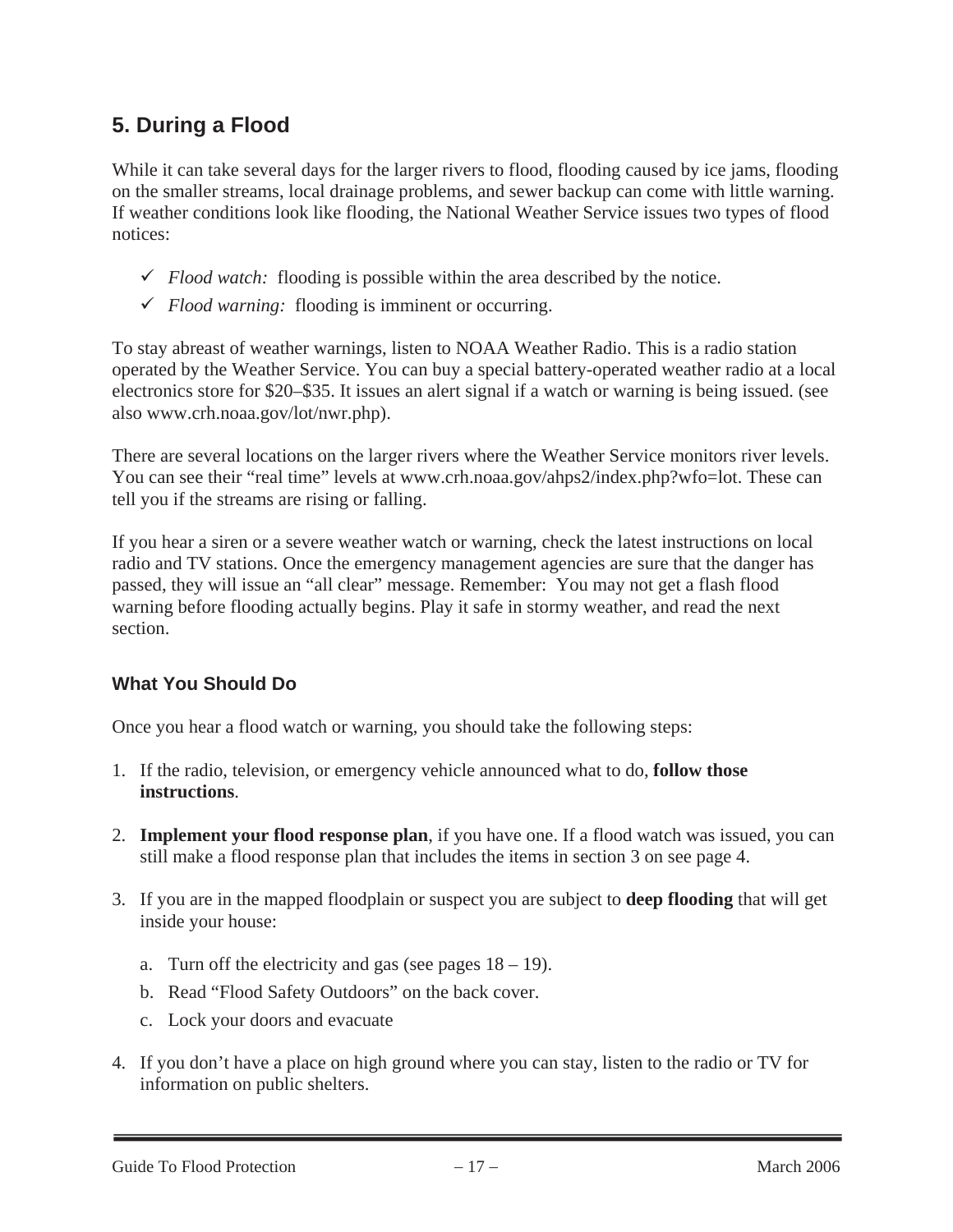- 5. If you are not in the mapped floodplain, it is unlikely that you will be flooded deeply. **If the streets are underwater, you are better off staying in your house** (See the graphic on page 2). Read "Flood Safety Indoors" on the back cover.
- 6. If you are not in the mapped floodplain, but you know that your **basement floods**:
	- a. Turn off the basement electricity (see below).
	- b. Turn off the gas (see the next page).
	- c. Move any valuables upstairs.
	- d. Stay out of the basement if the water outdoors is touching the house (the water pressure could collapse the walls).

### **Turning Off the Utilities**

If your house or basement could get flooded, turn off your utilities to prevent greater damage. This section provides directions on how you can do this safely. If you are unsure of how to do these things, ask a friend or neighbor to help you, or don't do them at all.

**Electricity:** The most important utility to turn off is electricity. You have a fuse box or a breaker box in the house. The breaker box is more common in newer buildings or if you have had some electrical work done in the last  $10 - 20$  years. The illustrations below shows how to turn off the power.

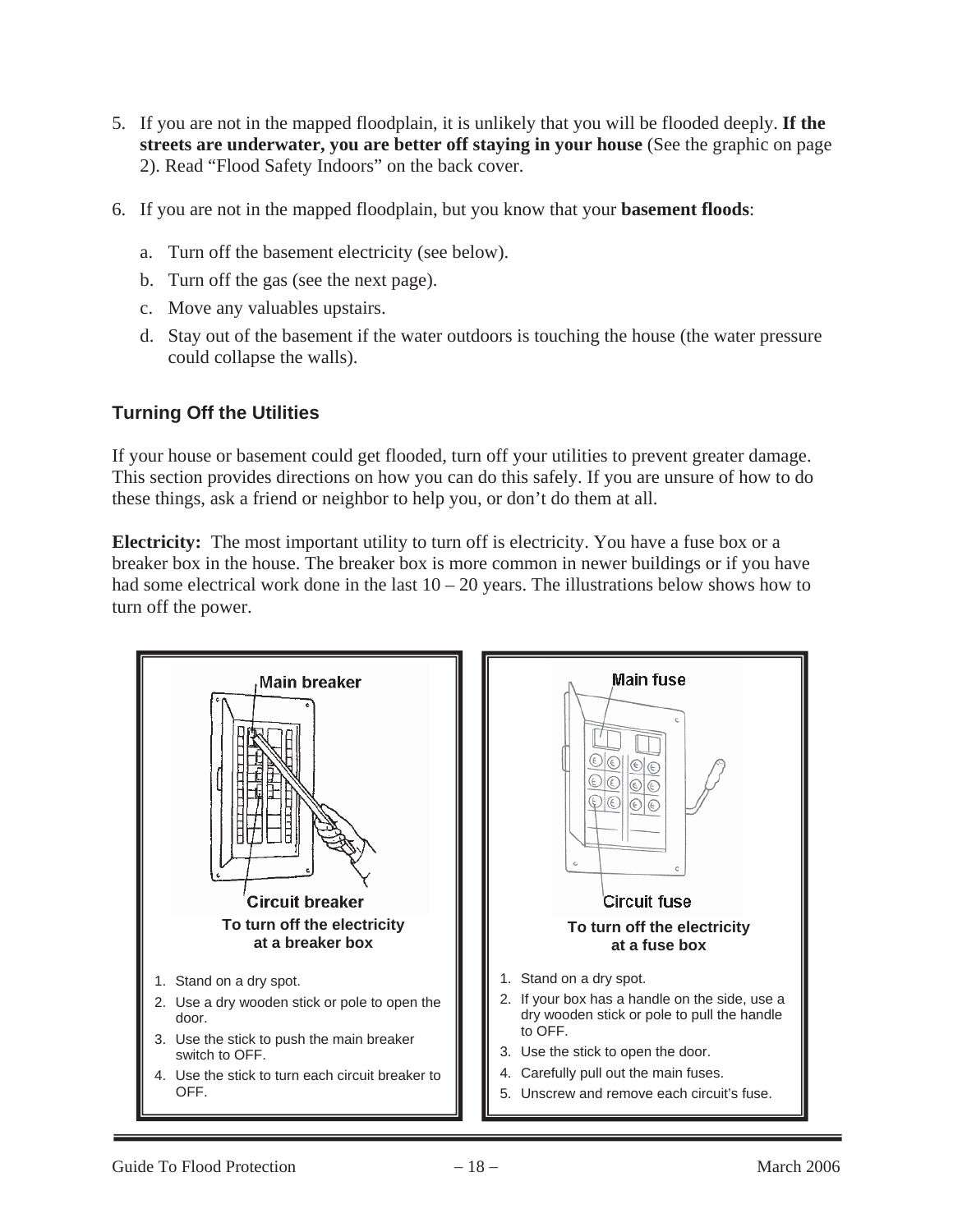**Gas:** Floodwaters may knock out pilot lights and silt may get into burners. To prevent a fire and safety hazard, you should turn off the gas before you leave. There is a valve next to the gas meter. If the valve handle is parallel to the pipe, the gas is on. You may need a pair of pliers or a wrench to turn the valve. Turn it 90 degrees (a quarter turn) so the handle is perpendicular to the pipe to shut the gas off.



#### **To turn off the gas**

- 1. There is a valve next to the gas meter. If it is parallel to the pipe, the gas is on.
- 2. Use pliers or a wrench and turn it 90 degrees.
- 3. To be sure the gas is off, write down the numbers on all the dials on the meter.
- 4. Check the dials at least 5 minutes later. If the numbers have changed, the valve is not closed.

Most gas meter valves have a hole in the handle that lines up with a hole in the valve body when the gas is shut off. This hole is used by the gas company to lock or seal the valve closed when the building is vacant. When the holes are lined up, you know that the gas supply has been shut off. If you have any doubts, play it safe and call your gas company.

**Fuel oil tanks:** If you have a fuel oil or propane tank, turn off the fuel valve at the tank.

Gas or oil leaks: Check for leaky fuel pipes by smelling for gas. A chemical that has a disagreeable, distinctive odor is added to natural gas and propane to tell you if there is a leak. If you have any doubts, have a professional check for you. Do not use open flames.

 Make sure the valve that leads to each appliance is closed. If you find any pipes that moved or any area that smells like gas, brush soapy water on each pipe connection (as illustrated). The pressure in the pipes will make bubbles appear where there is a leak.

If you find a leak, turn off the gas. Unscrew the pipe connection, clean the joint, and apply pipe joint compound or pipe tape (available at hardware stores) on the threads. Screw the pieces back together tightly. Turn on the gas and check the connection again with soapy water. If you have a leak, or you are not sure your system is safe, turn off the gas and call a professional immediately.

If you find any pipes that smells like gas, brush soapy water on each pipe connection. The pressure in the pipes will make bubbles appear where there is a leak.

Water. Since your water faucets are usually turned off, you shouldn't have to worry about turning all the water to the house off. However, if your washing machine is in the basement, or if the floodwaters around your house could be several feet deep, the floodwaters could get into the water lines through the appliances. If you have the time, turn off the water to the house. There should be a valve near the water meter, similar to a faucet knob. Turn it all the way clockwise.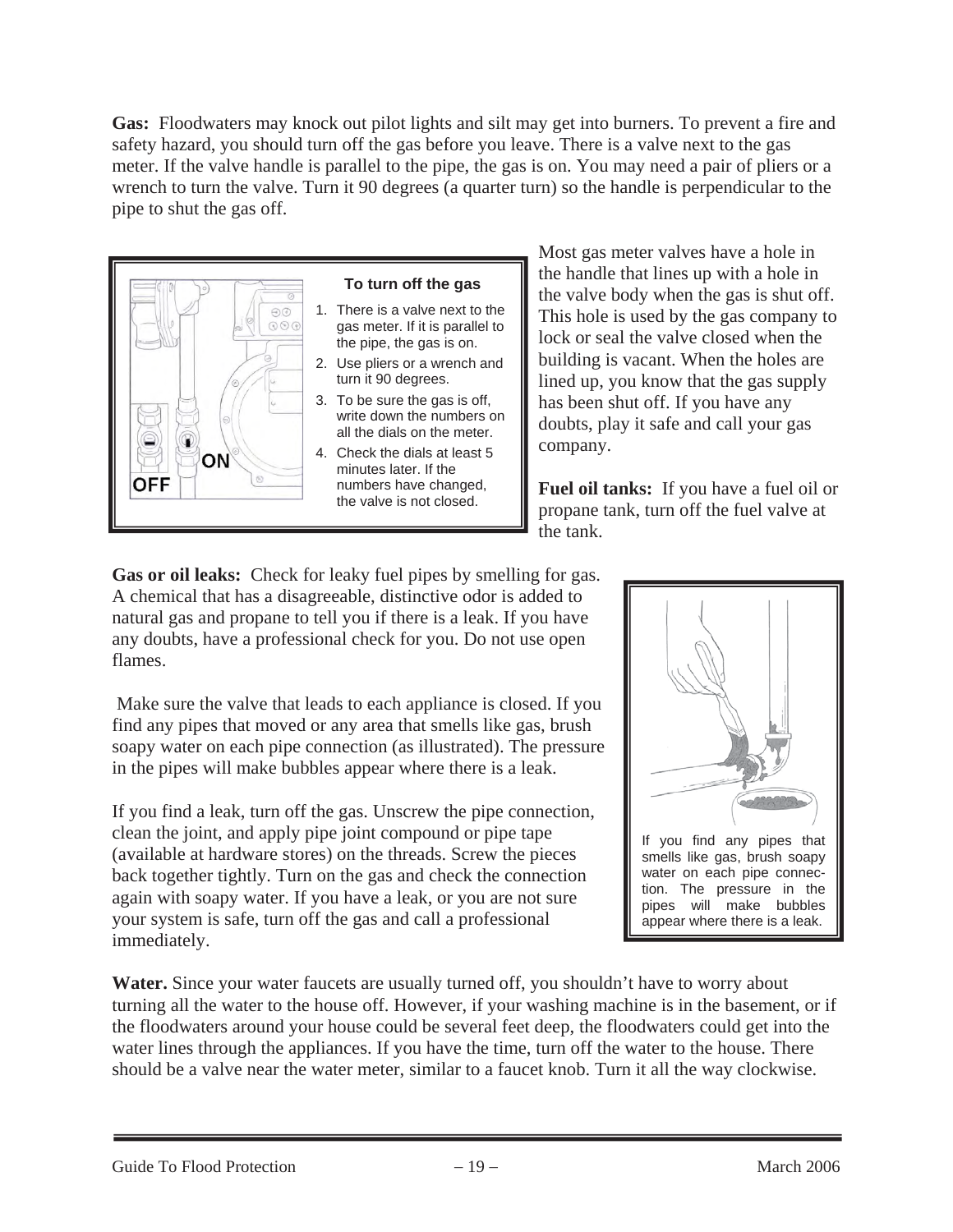## **6. After a Flood**

If you've been flooded, your home and its contents may look beyond hope, but many of your belongings can be restored. If you do things right, your flooded home can be cleaned up, dried out, rebuilt, and reoccupied sooner than you think.

You should get a copy of *Repairing Your Flooded Home* (ARC4477), published jointly by the American Red Cross and the Federal Emergency Management Agency. Copies of the book are available free from your local Red Cross chapter or you can see it at www.redcross.org/services/ disaster/ (go to "after a disaster," then "floods").

Here are some of the first things you can do after a flood. The next steps are explained (along with more details) in *Repairing Your Flooded Home*.

**Ask for help.** Many people can do a lot of the clean up and repairs discussed in this guide. But if you have technical questions or do not feel comfortable doing something, get professional help. If there is a federal disaster declaration, a telephone "hotline" will often be publicized to provide information about public, private, and voluntary agency programs to help you recover.

## **Step 1. Take Care of Yourself First**

You and your family have been through a disaster. Your life has been disrupted and you must allow time for things to return to normal. You should recognize that the flood can take its toll on you as well as your property. You need to look after yourself and your family while you focus on cleanup and recovery.

**Play it safe.** The dangers are not over when the water goes down. Your home's foundation may have been weakened, the electrical system may have shorted out, and floodwaters may have left behind things that could make you sick. When in doubt, throw it out. Don't risk injury or infection.

**Watch for signs of stress.** Your hidden enemy is stress. Watch for signs of trouble like short tempers, getting upset over little things, having difficulty sleeping, bad dreams, aches, pains, stomach problems, apathy, and depression. These are ways your body tells you that times are difficult. Reactions to stress are common and usually temporary. If you cannot shake feelings of despair or other telltale signs of stress, get professional help.

**Care for your children**. Watch your children closely. You can expect to see them display fear or symptoms of stress. Be understanding. Remember, they are going through a rough time too.

#### **Important Health Notes**

- Wash your hands thoroughly. This is especially important before eating, cooking, or smoking.
- $\checkmark$  Confirm that the water is clean and safe. Don't drink it or wash dishes until you're sure.
- $\checkmark$  Disinfect dishes and all items that floodwaters touched.
- $\checkmark$  Watch out for fatigue. When your body is tired, you are more prone to accidents, back strain, and depression.
- $\checkmark$  Report health hazards. Call your local health department if there are animal carcasses, rats, dangerous chemicals, or other hazards on your property.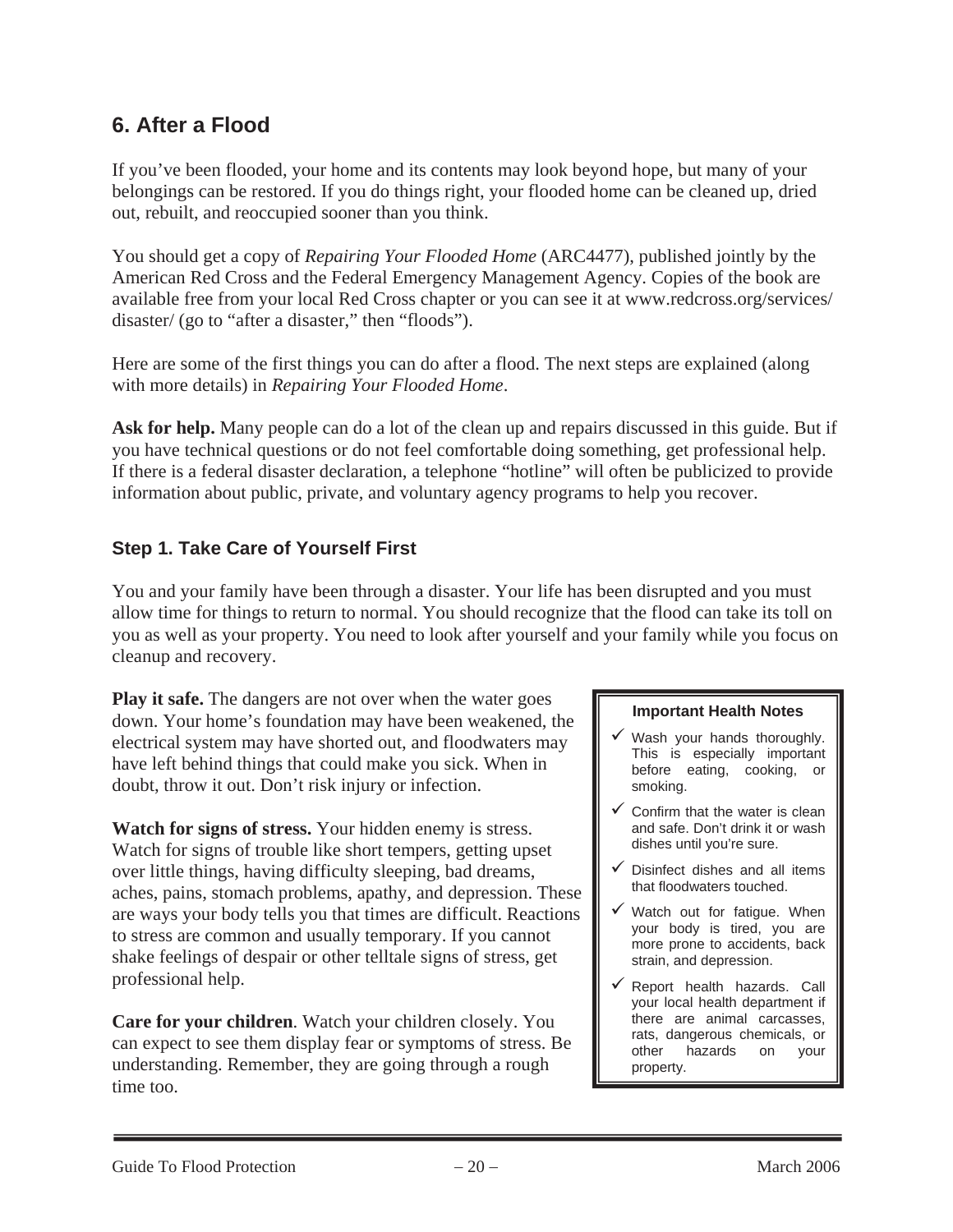### **Step 2. Give Your Home First Aid**

Read the safety precautions on the back cover of this guide. Each year about 150 people die because of floods. Many of those fatalities are due to electrocution or other accidents that occur after the floodwaters have gone down. Your first job is to make sure everything is safe. Follow these steps:

**Check with your insurance agent** to see if some of your cleanup and repair work is covered. If so, you may want to hire professional help for the rest of these steps.

**Walk around the outside of your house** and check for loose power lines and gas leaks. You can detect leaking gas by the putrid, rotten egg smell of chemicals that have been added to it to make a leak noticeable. If you find downed lines or leaks, call the power or gas company (see "Important Numbers" inside the front cover). Remove tree limbs or other trash that may have landed on or floated into the house.

**Check the foundation** for cracks or other damage. Examine porch roofs and overhangs to be sure they still have all their supports. Look for gaps between the steps and the house. If you see obvious damage, have a building inspector check the house before you go in.

**Turn off the electricity** at your house, even if the power company has turned it off (they may turn it back on when you're not ready). If you have to go through water to get to your fuse box or breaker box, if the boxes are wet, or if you're not comfortable with electrical matters, call an electrician. Otherwise, you can follow the instructions on page 18.

**Turn off the gas**. See the instructions on page 19.

**Go inside carefully**. It may be easier to enter your house through a window if the door won't open easily. Look carefully at the ceiling before you go in to be sure it is not ready to fall. Do not smoke or use candles, gas lanterns, or other open flames until the house has been well ventilated. There may be explosive gas.

**Rescue the most valuable items**. Find and protect the "irreplaceables," like money, jewelry, insurance papers, photographs, and family heirlooms. Wash the mud off before they have a chance to dry. Put them in a safe place like the upper story (if it's dry), a plastic bag, or take them to a friend's home. Wash the mud off photographs and papers and put them in a freezer for clean up later when you have the time to do a careful job.

**Keep the damage from getting worse**. Open the windows and doors (if weather permits) to reduce the moisture and get rid of any gas. Cover holes in the roof, walls, or windows with boards, tarps, or plastic sheeting to keep out the wind and rain.

**Check for broken or leaking water pipes**. If you find any, cut off the water supply by turning off the valve at your water meter. If sewer and water lines are damaged, don't use toilets or sinks. If the water pipes are not leaking, you can use your tap water for hosing things down and cleaning. But do not drink or cook with tap water until the health department declares it safe.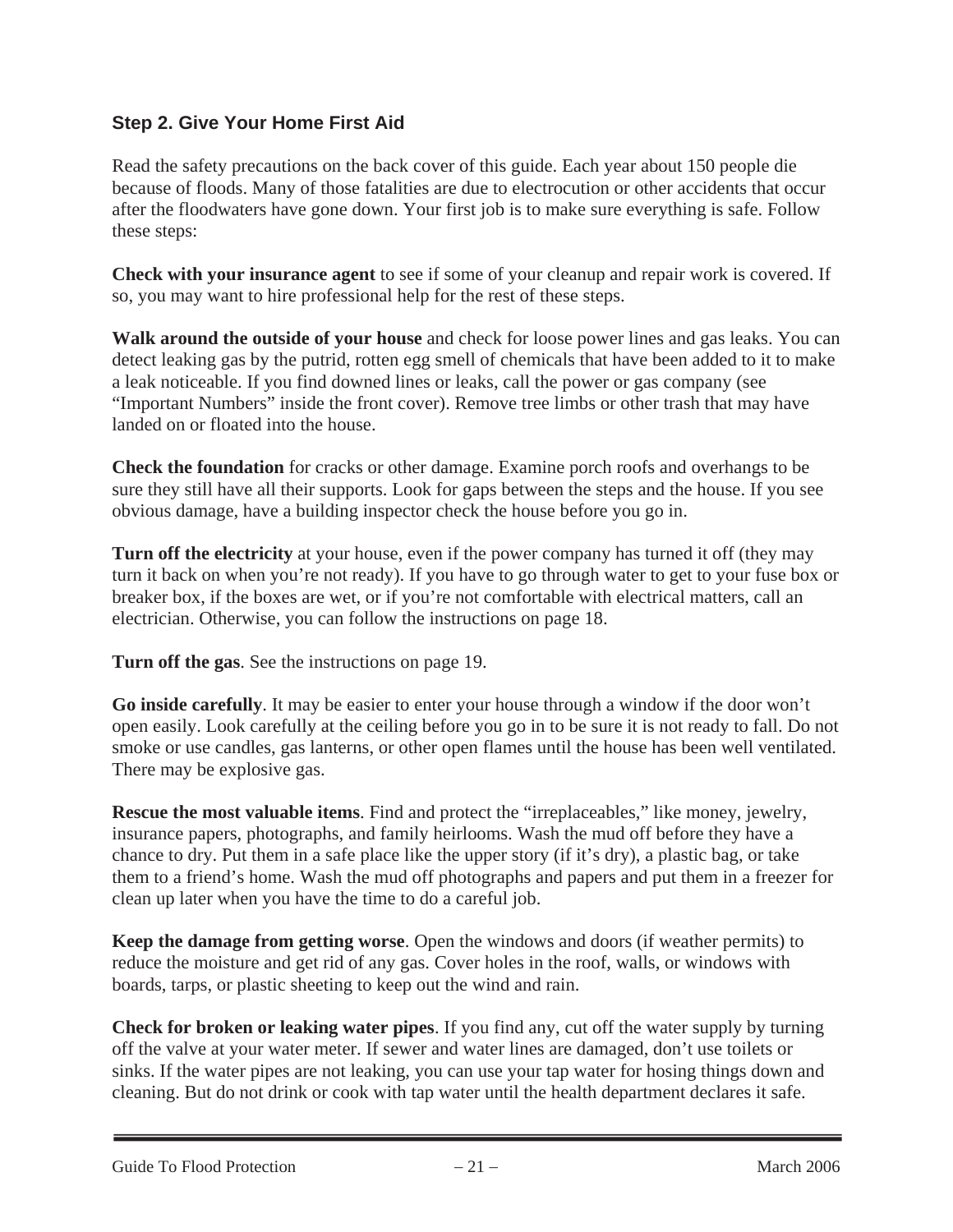#### **Step 3. Start Cleaning**

**Drain your basement carefully**. Water in the saturated ground puts tremendous pressure on your basement walls and floors (see the photo on page 8). The water inside your flooded basement is counteracting this pressure. If you don't follow the instructions in the box for emptying the basement gradually, your walls and floor will lose the support they need to counteract the pressure from the water outside. The weight of the saturated earth could then cause the walls to crack and collapse, buckling the floors and seriously damaging your home.

**Get rid of the mud and silt**. Most of the health hazards brought by a flood are in the mud and silt that is left after the water drains away. It is therefore very important to clean it out as soon as possible. This is a lot easier if you do it before the mud dries out. Follow these steps:

- $\checkmark$  First, shovel out the mud.
- $\checkmark$  Next, make sure the electricity is turned off. Remove all light bulbs from sockets that have been flooded. Throw away flooded wall switches and outlets. They should be replaced later with new ones.
- $\checkmark$  Hose the house down, inside and out. If you have an attachment that sprays soap, wash and then rinse the walls and floors. Hose the furniture, too, and other major items that got muddy.
- $\checkmark$  Double check that the electricity is off, then thoroughly hose out the electrical outlets, switch boxes, and light sockets that you opened up.
- $\checkmark$  **Don't let the water sit on the floor** too long. Mop it up right away, especially if your floor is particle board or another wood product that tends to fall apart when wet.

**Clean everything that got wet**. Flood waters have picked up sewage and chemicals from roads, farms, factories, and storage buildings. Spoiled food and flooded cosmetics and medicines are health hazards. **When in doubt, throw them out.**

Follow the rest of the guidance in *Repairing Your Flooded*  Home (see box).

#### **How to Drain a Basement**

Pumping a basement out too fast can result in broken walls and floors if there is still water in the ground. To do it safely, follow these steps:

- 1. Make sure the electricity is off.
- 2. If there is no floodwater on top of the ground, start pumping the water out of the basement.
- 3. Pump the water level down two to three feet. Mark the level and wait overnight.
- 4. Check the water level the next day. If the water went back up, it's still too early to try to drain the basement.
- 5. Wait overnight. Then pump the water down two to three feet again. Check the level the next day.
- 6. When the water stops going back up, pump down another two to three feet and wait overnight. Repeat steps 4 through 6 until all water is pumped out of the basement.



*Repairing Your Flooded Home* can be obtained free from your local Red Cross chapter or you can see it at www.redcross.org/services/ disaster/ (go to "after a disaster," then "floods").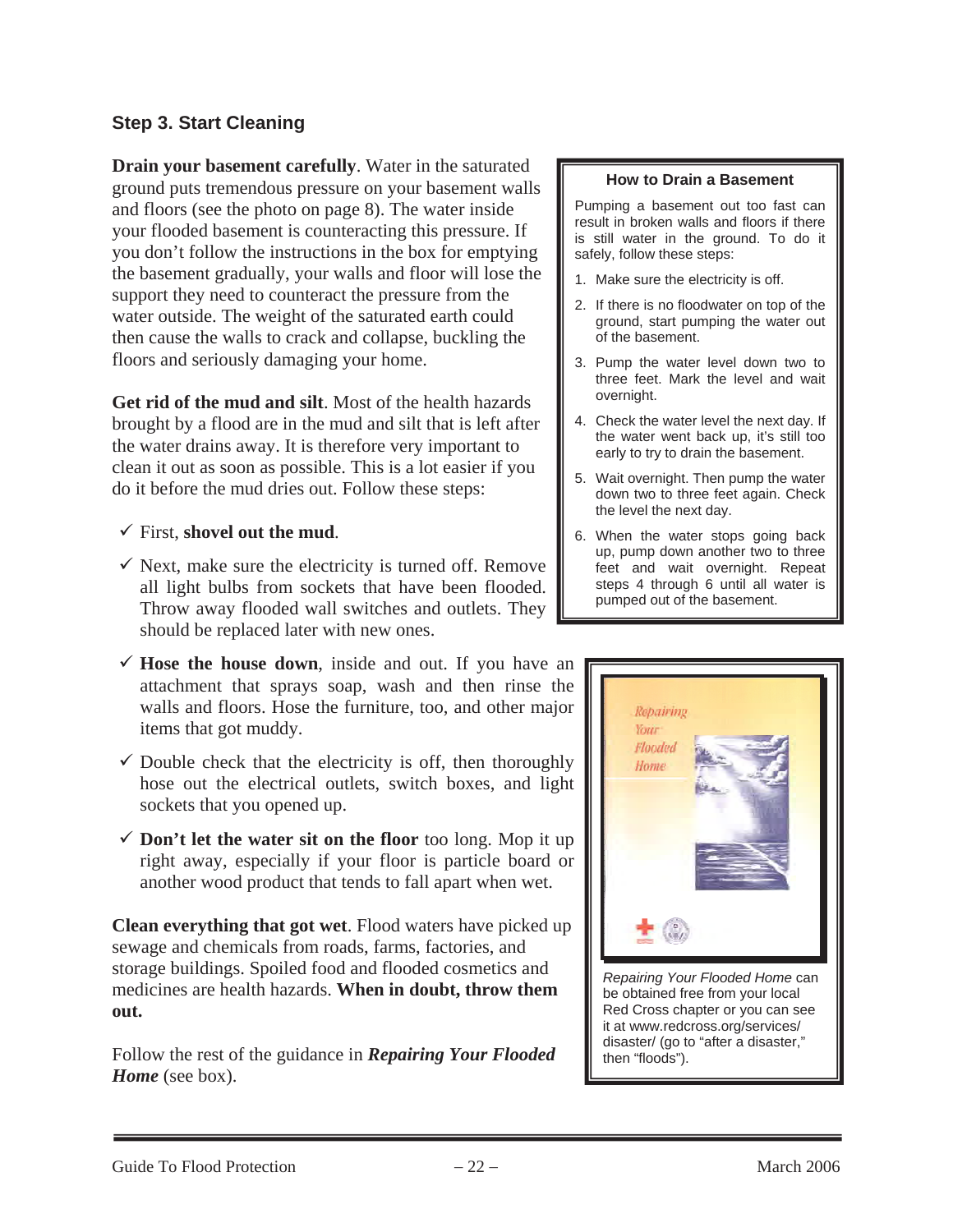## **Steps to File Your Flood Insurance Claim**

**Step 1. Contact your agent to report your loss:** Have ready the name of your insurance company (your agent may write policies for more than one company), policy number and a phone number and/or e-mail address where you can be reached. If you get in touch with your agent or company representative directly, they will advise you how to file your notice of claim. Otherwise, you must send a written notice to your insurance company with your policy number.

**Step 2. Separate your property:** Your policy requires you to separate damaged property from undamaged property. But don't throw anything away before an adjuster has seen it. If local officials require damaged items to be thrown out, take photos before disposing of them and keep samples for the adjuster to see (for example, cut out a piece of wall-to-wall carpet). Do all you can to protect undamaged property.

**Step 3. Make a list of damaged contents:** If you have contents coverage, make a list of damaged property. List the quantity of each item, a description, brand name, where purchased, its cost, model and serial number (if appropriate) and your estimate of the loss amount. Attach your bills, receipts, photos and any other documents.

**Step 4. List areas of structural damage:** As you look over your property, make a list of any areas of structural damage you want to point out to the adjuster. If you have damage estimates prepared by one or more contractors, provide them to the adjuster since they will be considered in the preparation of your repair estimate.

**When the adjuster comes:** Generally, your adjuster will contact you within 48 hours after receiving your notice of loss. However, depending on local conditions and the severity of flooding, it may take more time. Once the adjuster reaches you, a time will be set for the adjuster to view your property.

During the visit to your property, the adjuster will take measurements and photographs and note the flood damage. This is called "scoping" a loss. Your adjuster will be an experienced claims professional and will notice many points of damage you could overlook. However, you are encouraged to point out all damage you have noticed.

The adjuster uses the knowledge gained from the visit(s) – and the documentation you provided  $\sim$  to complete a detailed estimate of damage. You will get a copy. You may ask the adjuster for an advance or partial payment. If you have a mortgage, your mortgage company will need to sign to sign building property advance check.

Your official claim for damage is called a Proof of Loss. It includes a detailed estimate to replace or repair the damaged property. It must be fully completed, signed, and in the hands of your insurance company within 60 days after the loss occurs. In most cases, the adjuster, as a courtesy, will provide you with a suggested Proof of Loss. However, you are responsible for making sure that it is complete, accurate and filed in a timely manner. Be sure to keep a copy of the Proof of Loss and all supporting documents for your records.